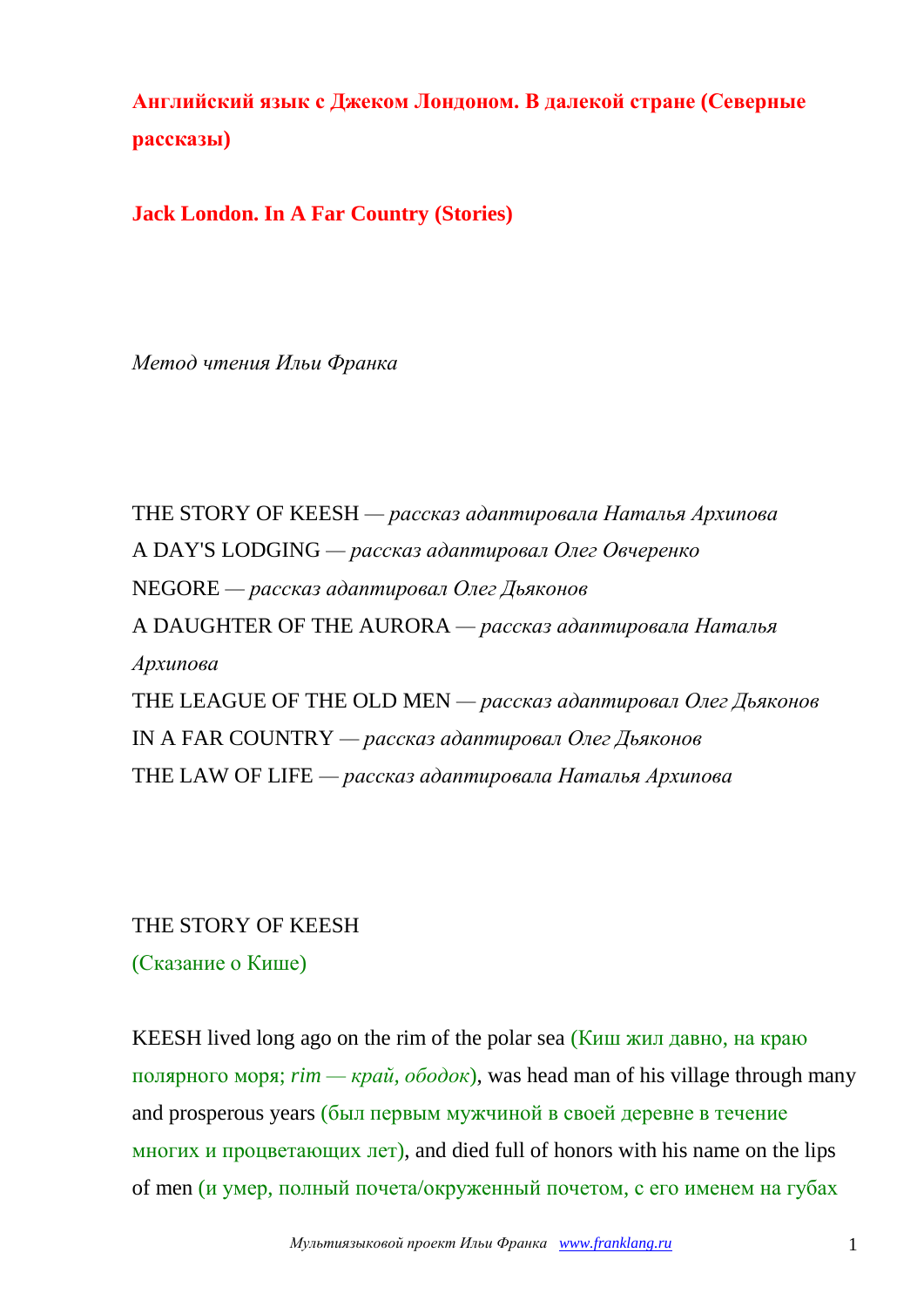/устах людей). So long ago did he live (и так давно он жил) that only the old men remember his name (что только старики помнят его имя), his name and the tale, which they got from the old men before them (его имя и сказание, которое они получили от стариков до них), and which the old men to come will tell to their children (и которое старики, которые придут = будут жить после них, расскажут своим детям) and their children's children down to the end of time (и детям их детей до конца времен). And the winter darkness (зимняя темнота/полярная ночь), when the north gales make their long sweep across the ice-pack (когда северные ветры метут от края до края пакового льда = делают свои порывы от края до края; *gale — сильный ветер, шторм; sweep сильное, порывистое движение; pack — пакет, пачка, связка; пак, паковый лед — многолетний полярный морской лед, просуществовавший более двух годовых циклов нарастания и таяния*), and the air is filled with flying white (а воздух наполнен летающим белым /снегом/), and no man may venture forth  $(u)$ никакой человек не может отважиться /выйти/ наружу; *venture отважиться, рискнуть; forth — вперед, дальше, вовне, наружу*), is the chosen time for the telling of how Keesh (является избранным временем для рассказа о том, как Киш), from the poorest *igloo* in the village (из самой бедной иглу в деревне; *иглу — хижины канадских эскимосов, сложенные из снежных плит*), rose to power and place over them all (поднялся до власти и положения над ними всеми).

through  $[0ru:]$ , prosperous  $[$ ' prosp $(a)$ rəs $]$ , venture  $[$ ' vent $[a]$ 

KEESH lived long ago on the rim of the polar sea, was head man of his village through many and prosperous years, and died full of honors with his name on the lips of men. So long ago did he live that only the old men remember his name, his name and the tale, which they got from the old men before them, and which the old men to come will tell to their children and their children's children down to the end of time. And the winter darkness, when the north gales make their long sweep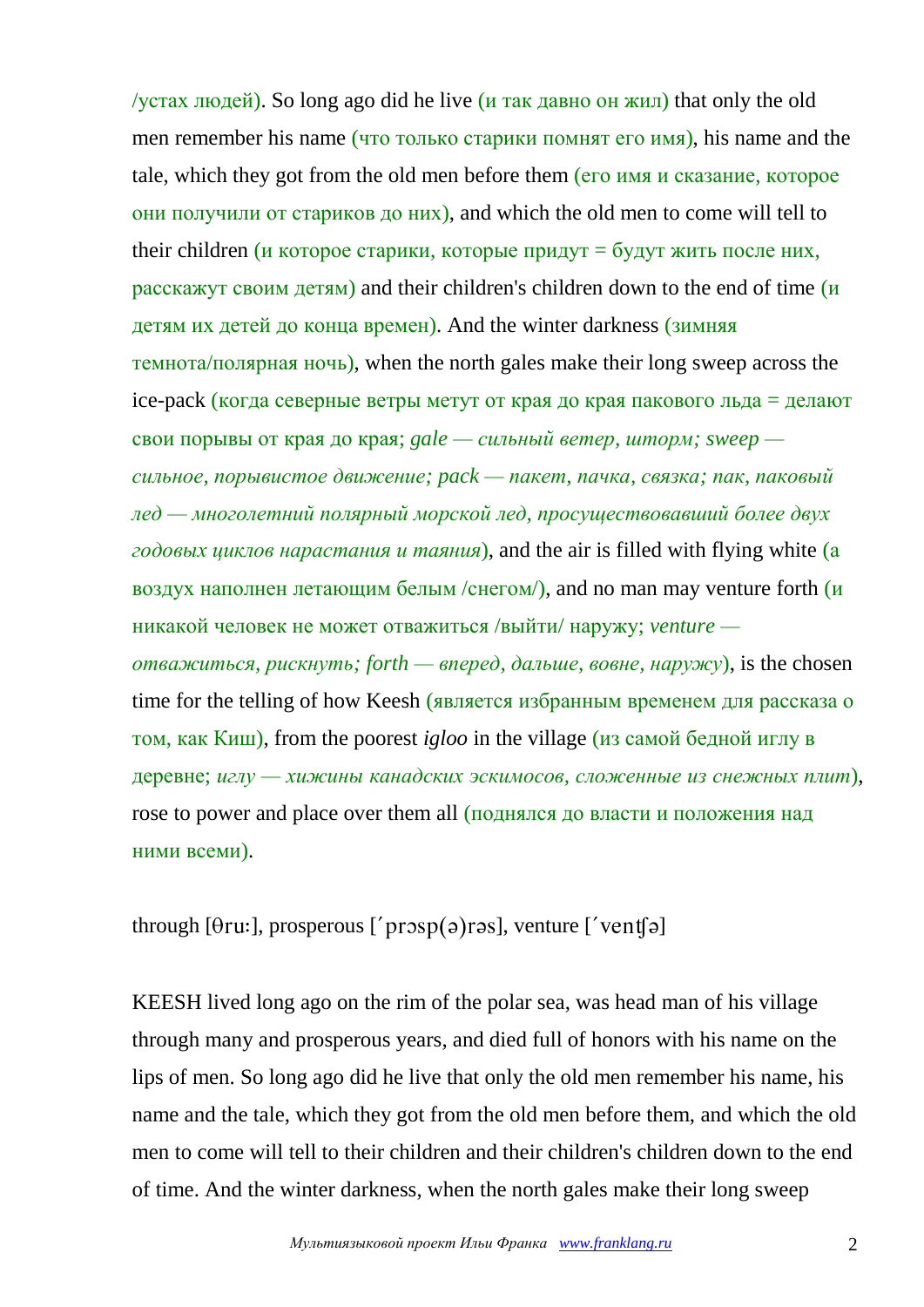across the ice-pack, and the air is filled with flying white, and no man may venture forth, is the chosen time for the telling of how Keesh, from the poorest *igloo* in the village, rose to power and place over them all.

He was a bright boy (он был смышленым мальчиком; *bright сообразительный, смышленый*), so the tale runs (так сказание гласит; *to run гласить; бегать*), healthy and strong (здоровым и сильным), and he had seen thirteen suns (и он видел тринадцать солнц), in their way of reckoning time (по их способу исчисления времени; *reckoning — вычисление, счет*). For each winter the sun leaves the land in darkness (потому что каждую зиму солнце оставляет землю в темноте), and the next year a new sun returns (а на следующий год новое солнце возвращается) so that they may be warm again and look upon one another's faces (так, что они могут быть согреты опять и рассмотреть лица друг друга). The father of Keesh had been a very brave man (отец Киша был очень смелым мужчиной), but he had met his death in a time of famine (но он встретил свою смерть во время голода), when he sought to save the lives of his people (когда он пытался спасти жизни своих людей; *to seek to do something — пытаться, стараться что-либо сделать*) by taking the life of a great polar bear (отнимая жизнь большого полярного медведя = убивая большого полярного медведя). In his eagerness he came to close grapples with the bear (в своем стремлении он дошел до тесных схваток/объятий с этим медведем; *eagerness — пыл, рвение, стремление; grapple — схватка, борьба*), and his bones were crushed (и его кости были раздавлены); but the bear had much meat on him and the people were saved (но медведь имел много мяса на себе, и люди были спасены). Keesh was his only son (Киш был его единственным сыном), and after that Keesh lived alone with his mother (и после этого Киш жил один со своей матерью). But the people are prone to forget (но люди склонны забывать), and they forgot the deed of his father (и они забыли гибель его отца); and he being but a boy  $(a/noc \kappa)$  он был только мальчиком), and his mother only a woman (а его мать — только женщиной),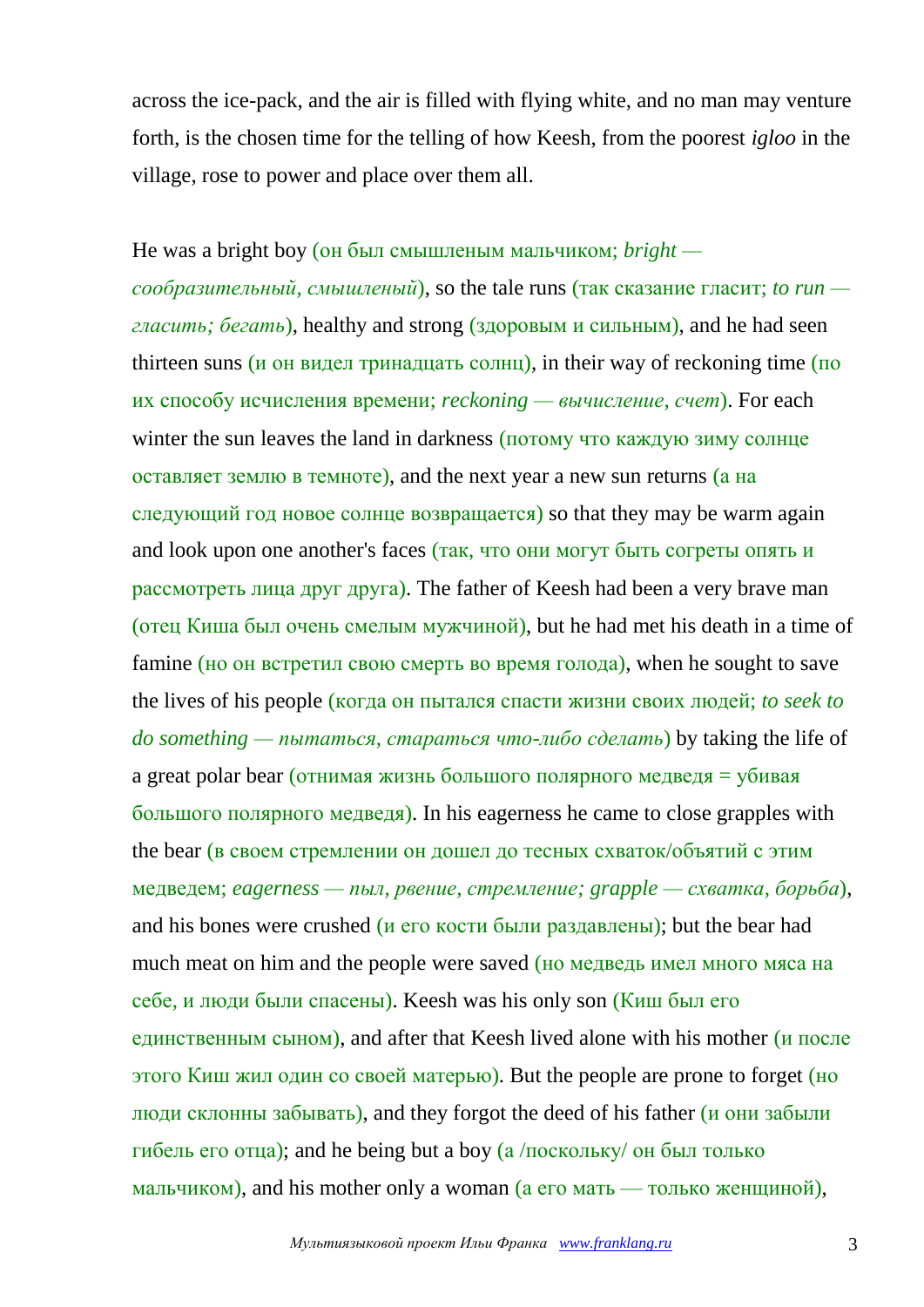they, too, were swiftly forgotten (они тоже были быстро забыты; *swift быстрый, скорый*), and ere long came to live in the meanest of all the *igloos* (и вскоре стали жить в самой бедной из всех иглу; *ere — до, прежде; ere long вскоре; mean — бедный, жалкий, убогий*).

bright [ $\frac{b \cdot b}{c}$ ], eagerness [' $\frac{c}{c}$ ], bear [ $\frac{b \cdot c}{c}$ ]

He was a bright boy, so the tale runs, healthy and strong, and he had seen thirteen suns, in their way of reckoning time. For each winter the sun leaves the land in darkness, and the next year a new sun returns so that they may be warm again and look upon one another's faces. The father of Keesh had been a very brave man, but he had met his death in a time of famine, when he sought to save the lives of his people by taking the life of a great polar bear. In his eagerness he came to close grapples with the bear, and his bones were crushed; but the bear had much meat on him and the people were saved. Keesh was his only son, and after that Keesh lived alone with his mother. But the people are prone to forget, and they forgot the deed of his father; and he being but a boy, and his mother only a woman, they, too, were swiftly forgotten, and ere long came to live in the meanest of all the *igloos*.

It was at a council, one night (это было/произошло на совете, однажды ночью), in the big *igloo* of Klosh-Kwan (в большой иглу Клош-Квана), the chief (вождя), that Keesh showed the blood that ran in his veins (где Киш показал кровь, что бежит в его венах) and the manhood that stiffened his back (и мужество, которое укрепило его спину*; to stiffen — укрепляться, закаляться*). With the dignity of an elder (с достоинством взрослого человека; *dignity достоинство, величие*), he rose to his feet (он поднялся на ноги), and waited for silence amid the babble of voices (и подождал тишины среди шума голосов; *amid — среди, между*).

council [kaunsl], blood [bl^d], night [naɪt]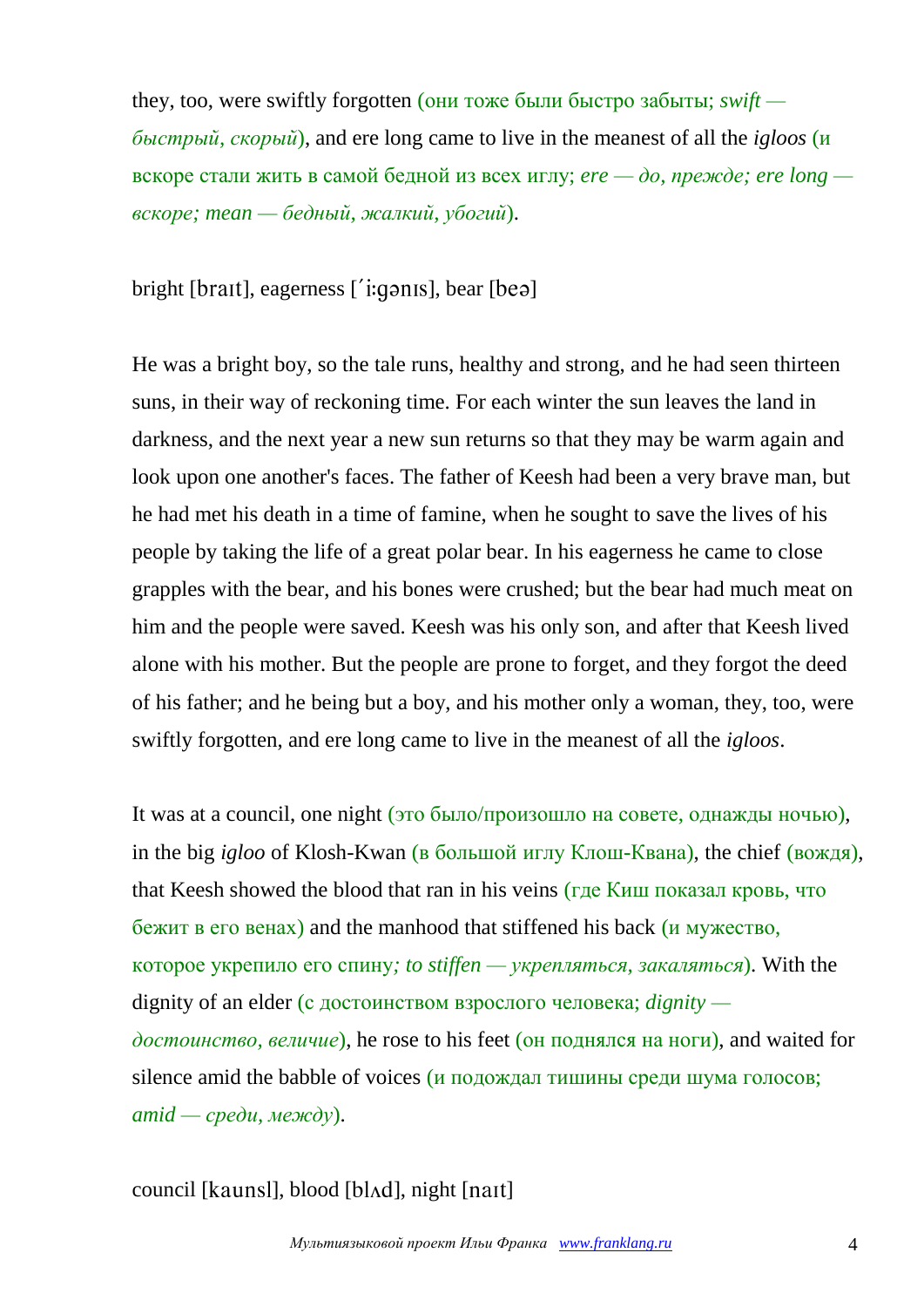It was at a council, one night, in the big *igloo* of Klosh-Kwan, the chief, that Keesh showed the blood that ran in his veins and the manhood that stiffened his back. With the dignity of an elder, he rose to his feet, and waited for silence amid the babble of voices.

"It is true that meat be apportioned me and mine," he said (это правда, что мясо делится на меня и мою мать, — сказал он; *to apportion — распределять, разделять, делить*)."But it is ofttimes old and tough, this meat (но оно время от времени старое и жесткое, это мясо) and, moreover  $(u, 60$ лее того), it has an unusual quantity of bones (оно имеет необычное количество костей = слишком много костей)."

true [tru:], apportion  $\lceil \varphi'$  p $\varphi$ : $\lceil (\varphi)$ n], tough [t $\Lambda f$ ]

"It is true that meat be apportioned me and mine," he said. "But it is ofttimes old and tough, this meat, and, moreover, it has an unusual quantity of bones."

The hunters, grizzled and gray (охотники, поседевшие и серые/седые; *to grizzle — седеть, становиться серым; gray = grey — седой, серый, седеть, стареть*), and lusty and young, were aghast (и здоровые, и молодые, были ошеломлены). The like had never been known before (подобное никогда прежде не было известно). A child, that talked like a grown man (ребенок, который говорил/разговаривал подобно взрослому мужчине), and said harsh things to their very faces (и сказал резкие вещи им прямо в лицо; *harsh — резкий, грубый*)!

harsh  $[ha:$ f], hunter ['h $A$ ntə], aghast  $[a'ga:$ st]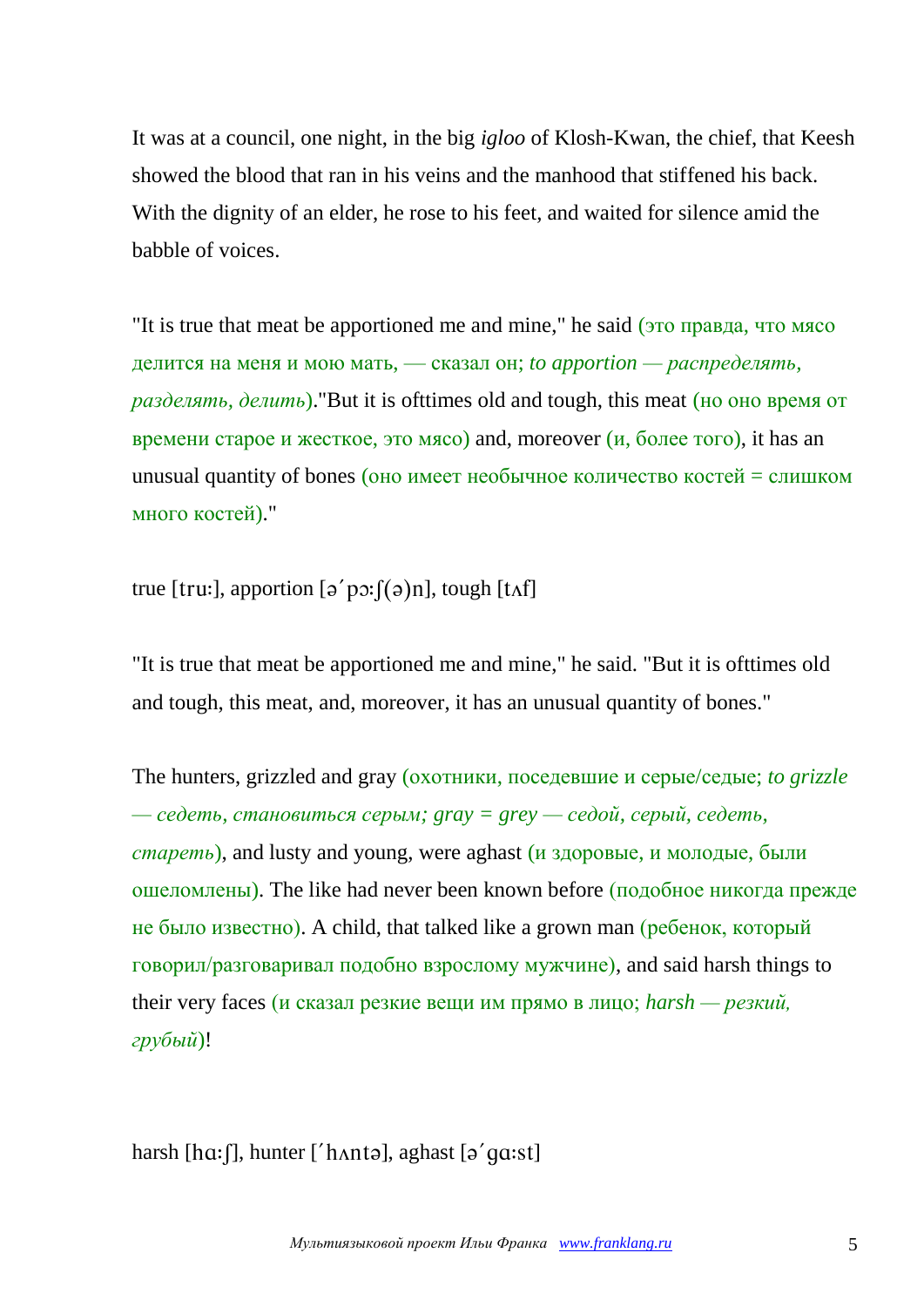The hunters, grizzled and gray, and lusty and young, were aghast. The like had never been known before. A child, that talked like a grown man, and said harsh things to their very faces!

But steadily and with seriousness (но тведро и с серьезностью), Keesh went on (Киш продолжил). "For that I know my father, Bok (потому что я знаю, что мой отец, Бок), was a great hunter, I speak these words (был великим охотником, я говорю эти слова). It is said that Bok brought home more meat (говорили, что Бок приносил домой больше мяса) than any of the two best hunters (чем любой из этих двух самых лучших охотников), that with his own hands (что своими собственными руками) he attended to the division of it (он заботился о разделении его; *to attend /to/ — заботиться о чем-либо, следить за чем-либо*), that with his own eyes he saw to it (что своими собственными глазами он смотрел за тем) that the least old woman and the last old man received fair share (чтобы самая слабейшая старая женщина/старуха и последний старик получили справедливую долю; *least — нижайший по положению, слабейший*)."

seriousness ['siariasnis], division  $\left[ \frac{d}{v} \right]$  (a)n], fair  $\left[ \text{fea} \right]$ 

But steadily and with seriousness, Keesh went on. "For that I know my father, Bok, was a great hunter, I speak these words. It is said that Bok brought home more meat than any of the two best hunters, that with his own hands he attended to the division of it, that with his own eyes he saw to it that the least old woman and the last old man received fair share."

"Na! Na!" the men cried (нет! нет! — закричали мужчины; *na — нет; шотл.*). "Put the child out (выгоните этого ребенка вон; *to put out — выгонять*)!" "Send him off to bed (уложите: «отошлите» его спать)!" "He is no man that he should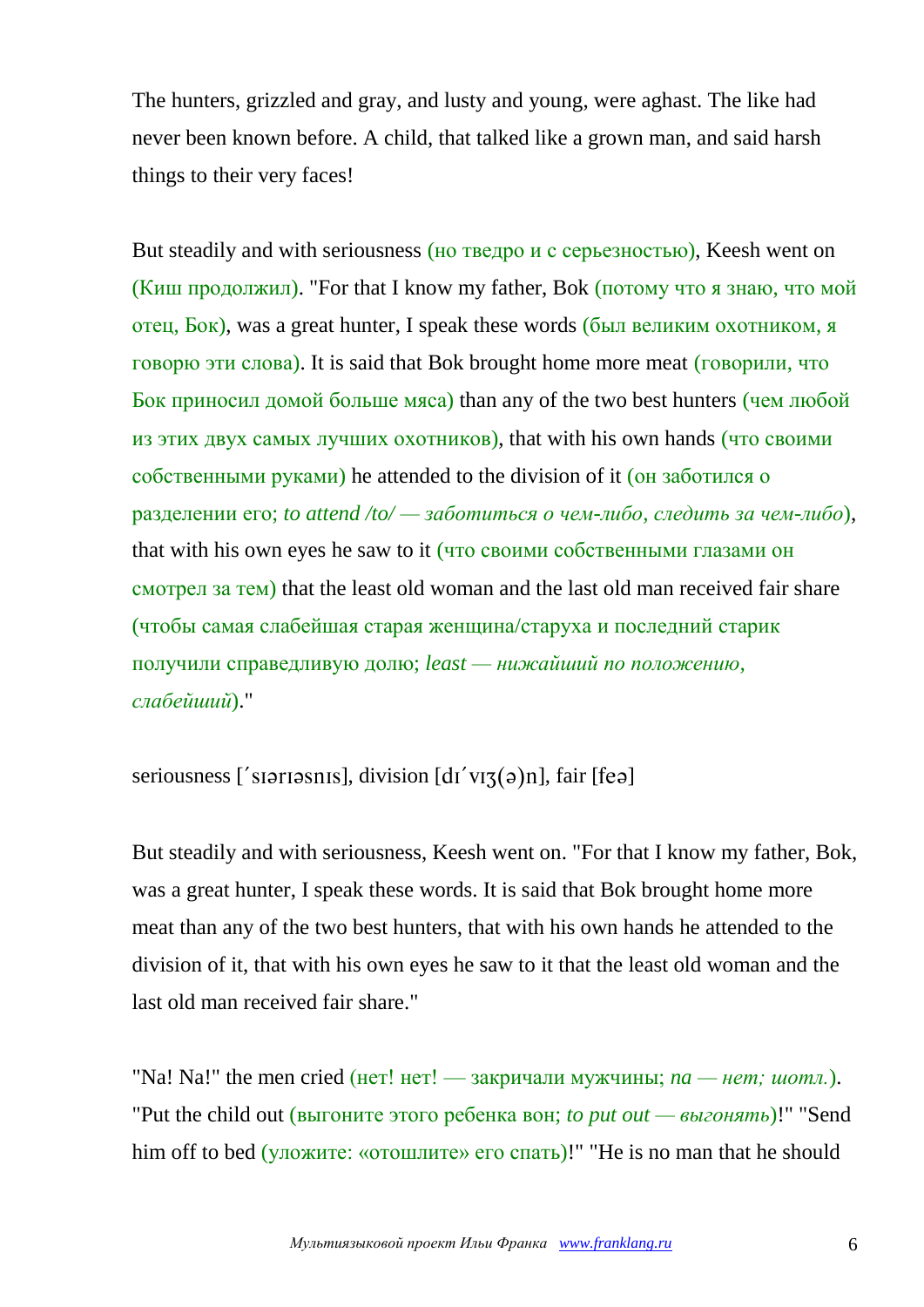talk to men and graybeards (он не мужчина, чтобы разговаривать с мужчинами и седобородыми; *beard — борода*)!"

He waited calmly till the uproar died down (он /Киш/ ждал спокойно, пока волнение уляжется; *uproar — волнение, шум, гам; to die — умирать; затихать*).

child  $[t[$ ald], beard  $[b$ iəd], calmly  $[k]$  a:mli], uproar  $[k]$  aproxi

"Na! Na!" the men cried. "Put the child out!" "Send him off to bed!" "He is no man that he should talk to men and graybeards!" He waited calmly till the uproar died down.

"Thou hast a wife, Ugh-Gluk," he said (у тебя есть жена, Уг-Глук; *thou — ты, уст.; hast — имеешь; уст. 2 л. ед.ч. наст. вр. глагола to have*), "and for her dost thou speak (и за нее ты говоришь; *dost — говоришь, уст. 2 л. ед.ч. наст. вр. глагола to do*). And thou, too, Massuk, a mother also (а ты, к тому же, Массук, мать также /имеешь/), and for them dost thou speak (и за них ты говоришь). Му mother has no one, save me (моя мать не имеет никого, кроме меня; *save книжн*. *кроме, за исключением*); wherefore I speak (вот почему говорю я). As I say (как я говорю), though Bok be dead because he hunted over-keenly (несмотря на то, что Бок погиб, потому что он охотился слишком напряженно/увлеченно; *keen — острый; увлеченный, интенсивный, напряженный; over — чрезмерный, сверхсильный*), it is just that I, who am his son (справедливо, что я, кто является его сыном), and that Ikeega, who is my mother and was his wife (*и* что Айкига, кто моя мать, и была его женой), should have meat in plenty so long (должны иметь мясо в достатке так долго;  $\mu$ *plenty — изобилие, достаток*) as there be meat in plenty in the tribe (пока есть вдоволь мяса в племени). I, Keesh, the son of Bok, have spoken  $(a, K)$ иш, сын Бока, сказал)".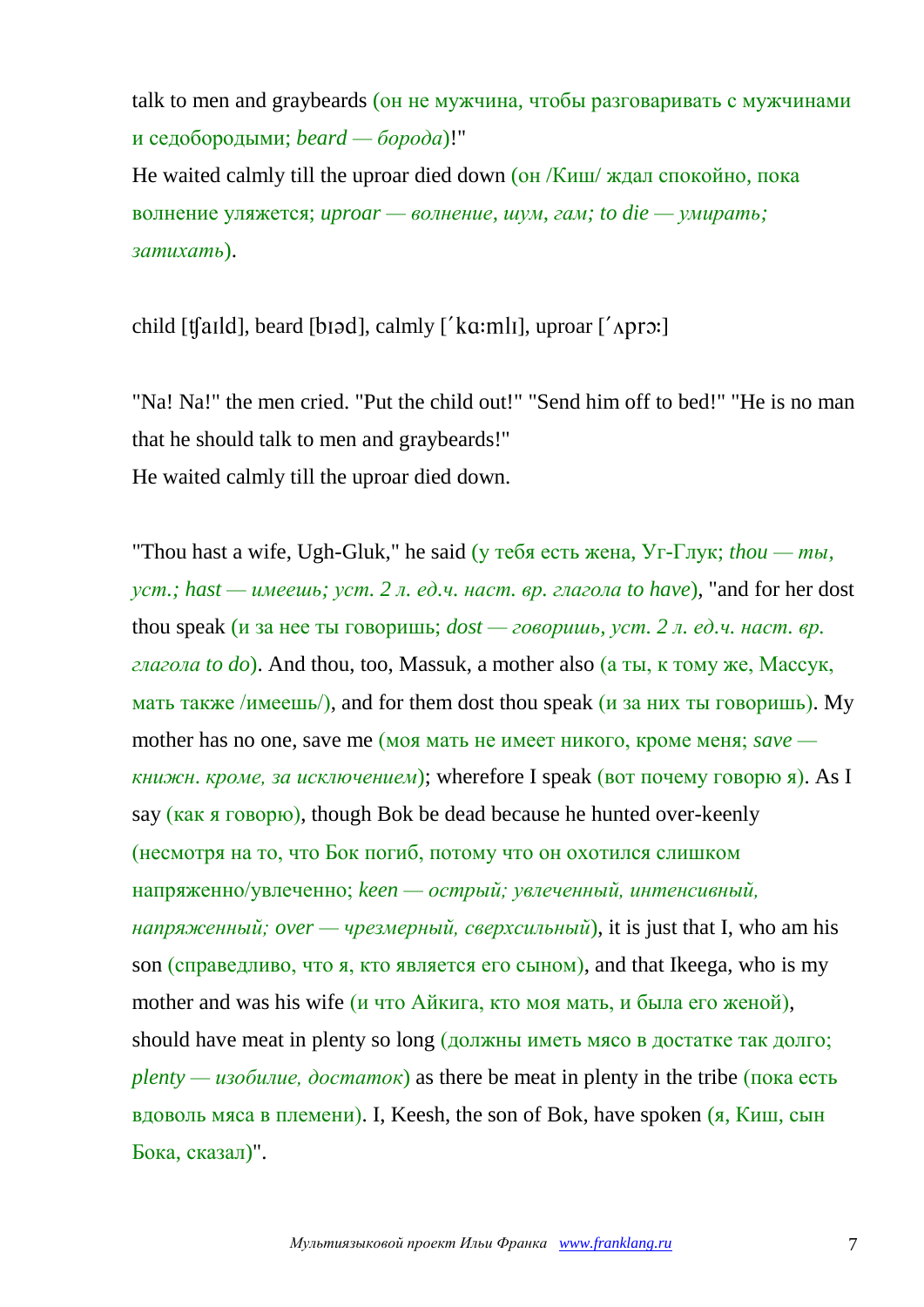wherefore  $\int'$  weafs: ], though  $\delta$  [  $\delta$  au], because  $\lceil$  bi  $\langle$  koz]

"Thou hast a wife, Ugh-Gluk," he said, "and for her dost thou speak. And thou, too, Massuk, a mother also, and for them dost thou speak. My mother has no one, save me; wherefore I speak. As I say, though Bok be dead because he hunted overkeenly, it is just that I, who am his son, and that Ikeega, who is my mother and was his wife, should have meat in plenty so long as there be meat in plenty in the tribe. I, Keesh, the son of Bok, have spoken."

He sat down, his ears keenly alert to the flood of protest (он сел, его уши были настороже = обостренно воспринимали поток протестов) and indignation his words had created (и возмущения, его словами созданного). "That a boy should speak in council!" old Ugh-Gluk was mumbling (разве мальчишка может говорить на совете! — старый Уг-Глук пробормотал).

ear [12], indignation [Indig'neI]( $\varphi$ )n]

He sat down, his ears keenly alert to the flood of protest and indignation his words had created.

"That a boy should speak in council!" old Ugh-Gluk was mumbling.

"Shall the babes in arms tell us men the things we shall do (разве могут грудные младенцы говорить нам, мужчинам, вещи, которые мы должны делать)?" Massuk demanded in a loud voice (Массук спросил громким голосом). "Am I a man that I should be made a mock by every child (разве  $\mathbf{s}$  — мужчина, если я могу быть сделан посмешищем каждым/любым ребенком) that cries for meat (который требует мяса; *to cry — кричать; плакать; to cry for — просить, требовать*)?"

```
loud [laud], voice [vois]
```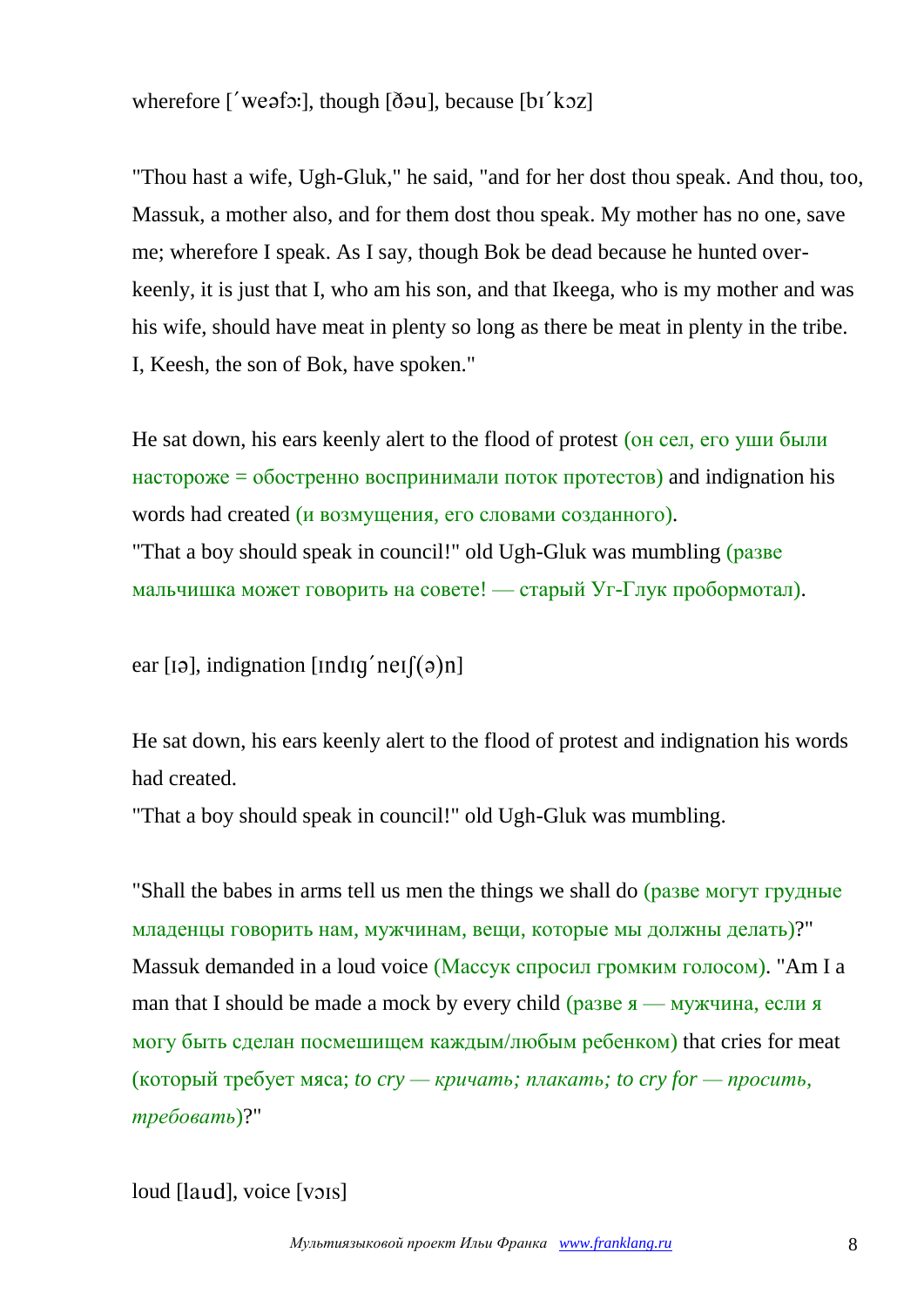"Shall the babes in arms tell us men the things we shall do?" Massuk demanded in a loud voice. "Am I a man that I should be made a mock by every child that cries for meat?"

The anger boiled a white heat (гнев кипел ключом; *white heat — белый жар, белое каление*). They ordered him to bed (они приказали ему /идти/ в постель), threatened that he should have no meat at all (грозили, что он не будеть иметь  $=$ не получит мяса совсем), and promised him sore beatings for his presumption (и обещали ему жестокую порку за его самонадеянность). Keesh's eyes began to flash (глаза Киша начали вспыхивать), and the blood to pound darkly under his skin (и кровь /стала/ биться темным оттенком под его кожей = забурлила и прилила к коже*; to pound — сильно биться /о сердце/; dark — темный*). In the midst of the abuse he sprang to his feet (в середине этой брани он вскочил на ноги; *abuse — брань, ругательства; to spring — прыгать, скакать*).

threaten [ $\theta$ retn], presumption [ $\pi$ ' $z$ Amp $\theta$ ( $\theta$ )n], abuse [ $\theta$ ' $\theta$ ju:s]

The anger boiled a white heat. They ordered him to bed, threatened that he should have no meat at all, and promised him sore beatings for his presumption. Keesh's eyes began to flash, and the blood to pound darkly under his skin. In the midst of the abuse he sprang to his feet.

"Hear me, ye men!" he cried (слушайте меня, вы, мужчины! — он крикнул; *ye = you*). "Never shall I speak in the council again (никогда не стану я говорить на совете снова), never again till the men come to me and say (никогда больше до тех пор, пока эти мужчины не придут ко мне и не скажут), 'It is well, Keesh, that thou shouldst speak (ну, Киш, /то/ что ты скажешь), it is well and it is our wish (это хорошо и это наше желание). Take this now, ye men, for my last word (примите это сейчас, вы, мужчины, как мое последнее слово). Bok, my father,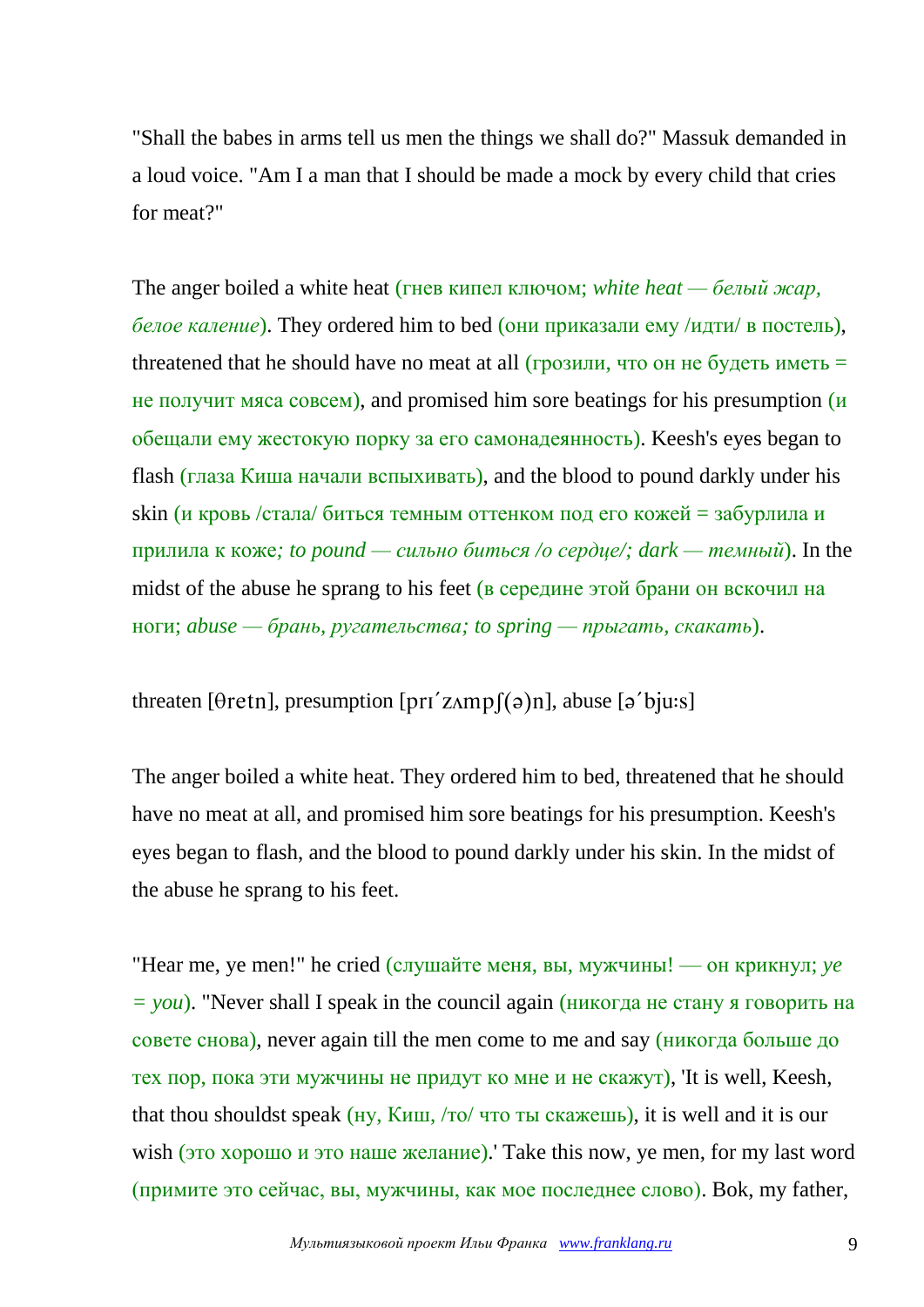was a great hunter (Бок, мой отец, был великим охотником). I, too, his son, shall go and hunt the meat that I eat  $(s, \text{ero})$  сын, также буду идти и добывать мясо, которое я ем). And be it known, now, that the division of that which I kill shall be fair (и знайте: «и да будет известно» отныне, что разделение того, что я убью будет справедливым). And no widow nor weak one shall cry in the night (и ни одна вдова, ни один слабый /человек/ не будет плакать ночью) because there is no meat (потому что нет мяса = из-за отсутствия мяса), when the strong men are groaning in great pain (когда сильные мужчины стонут от великой боли) for that they have eaten overmuch (потому что они поели сверх меры  $=$ объелись). And in the days to come there shall be shame upon the strong men (и в те дни, что придут, будет стыдно сильным мужчинам: «будет стыд на сильных мужчинах») who have eaten overmuch (которые объедятся /мясом/). I, Keesh, have said it (я, Киш, сказал это!)!"

# groaning  $[$  (qraunin), widow  $[$  widou), overmuch  $[$  auva m $\Lambda$ t $[$ ]

"Hear me, ye men!" he cried. "Never shall I speak in the council again, never again till the men come to me and say, 'It is well, Keesh, that thou shouldst speak, it is well and it is our wish.' Take this now, ye men, for my last word. Bok, my father, was a great hunter. I, too, his son, shall go and hunt the meat that I eat. And be it known, now, that the division of that which I kill shall be fair. And no widow nor weak one shall cry in the night because there is no meat, when the strong men are groaning in great pain for that they have eaten overmuch. And in the days to come there shall be shame upon the strong men who have eaten overmuch. I, Keesh, have said it!"

Jeers and scornful laughter followed him out of the *igloo* (насмешки и презрительный смех следовали за ним из иглу), but his jaw was set (но его челюсти были стиснуты) and he went his way (и он пошел своей дорогой), looking neither to right nor left (не глядя ни вправо, ни влево).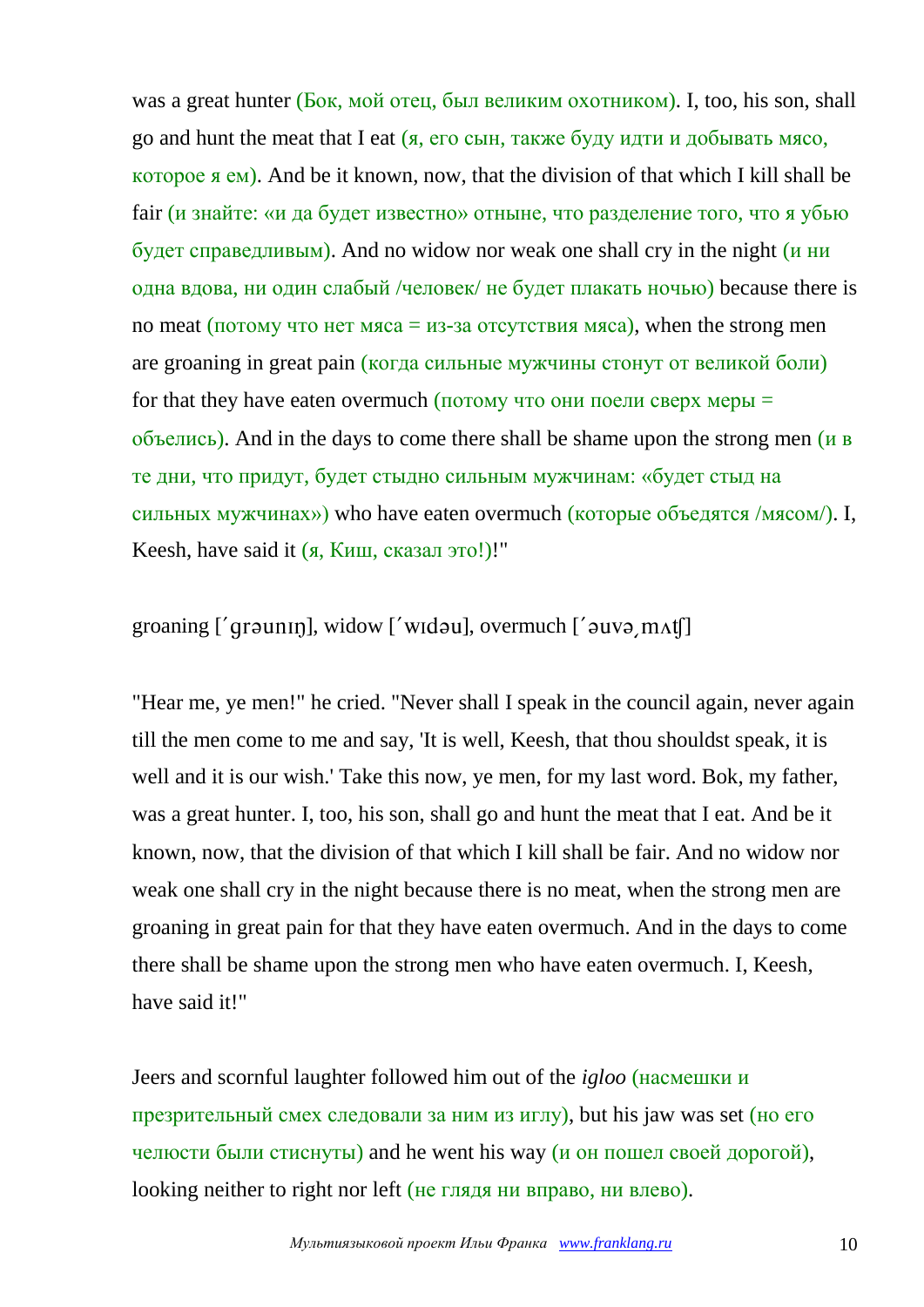## jeer  $[d \sin],$  scornful  $[$ 'sk $\sin$ ful $],$  laughter  $[$ 'l $\alpha$ :ft $\partial]$

Jeers and scornful laughter followed him out of the *igloo*, but his jaw was set and he went his way, looking neither to right nor left.

The next day he went forth along the shore-line (на следующий день он пошел вдоль береговой линии) where the ice and the land met together (где лед и земля встретились вместе). Those who saw him go (те, кто видел, что он уходил) noted that he carried his bow (заметили, что он нес свой лук), with a goodly supply of bone-barbed arrows (с хорошим запасом стрел с костяными наконечниками), and that across his shoulder was his father's big hunting-spear (и что за его плечами было большое охотничье копье его отца). And there was laughter, and much talk, at the event (и был смех, и много разговоров об этом событии). It was an unprecedented occurrence (это было невиданное событие). Never did boys of his tender age go forth to hunt (никогда мальчики такого: «его» нежного возраста не ходили охотиться), much less to hunt alone (тем более охотиться в одиночку). Also were there shaking of heads and prophetic mutterings (также были качание головами и пророческие бормотания), and the women looked pityingly at Ikeega (и женщины смотрели жалостливо на Айкигу), and her face was grave and sad (а ее лицо было строгим и печальным).

arrow [' $\alpha$ rau], occurrence  $\lceil \alpha' k \lambda r(\alpha) \rangle$ ns], prophetic [pr $\alpha'$ fetik], pityingly ['pitiinli]

The next day he went forth along the shore-line where the ice and the land met together. Those who saw him go noted that he carried his bow, with a goodly supply of bone-barbed arrows, and that across his shoulder was his father's big hunting-spear. And there was laughter, and much talk, at the event. It was an unprecedented occurrence. Never did boys of his tender age go forth to hunt, much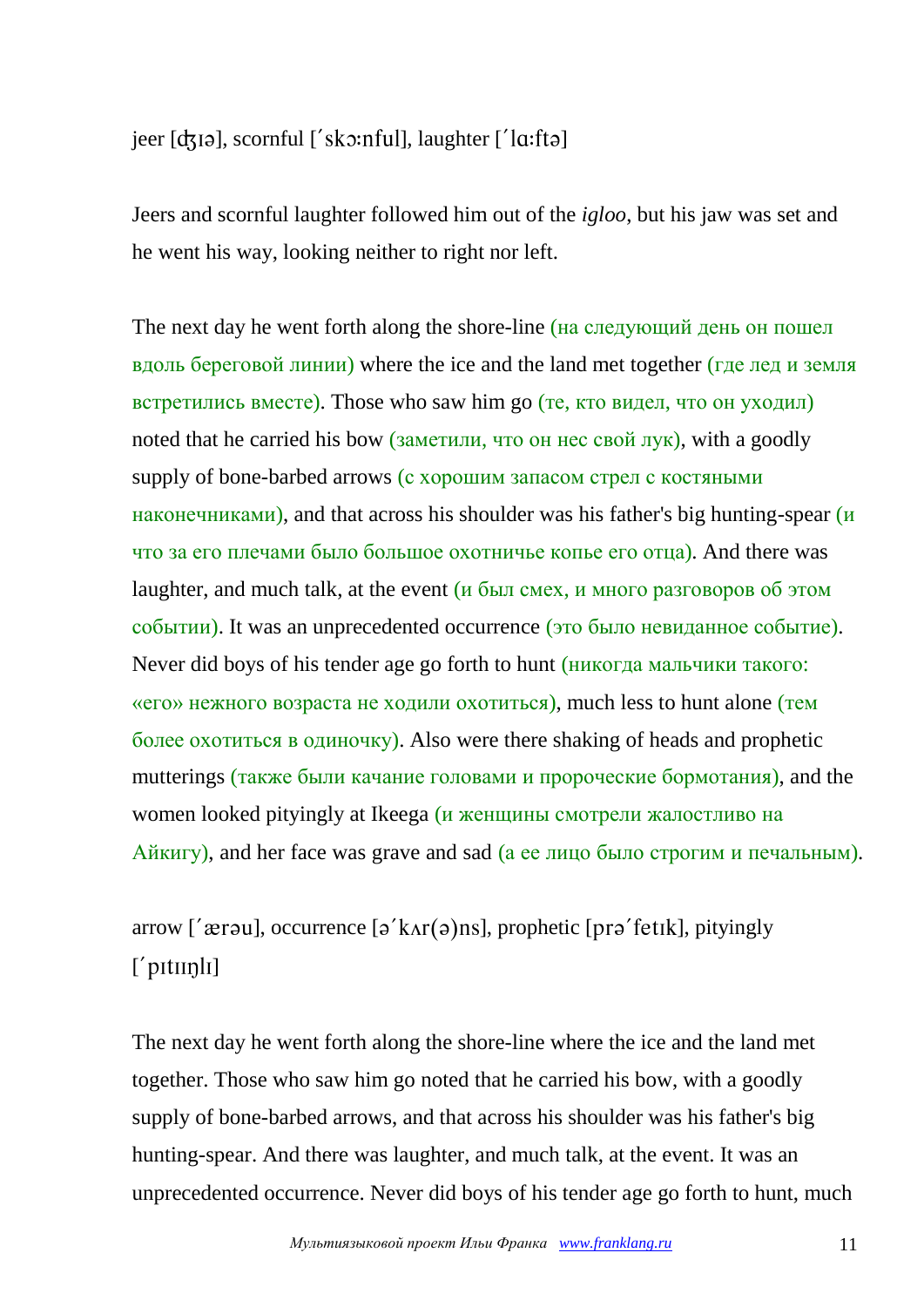less to hunt alone. Also were there shaking of heads and prophetic mutterings, and the women looked pityingly at Ikeega, and her face was grave and sad.

"He will be back ere long," they said cheeringly (он вернется скоро, — говорили они сочувственно).

"Let him go (пусть он идет = дайте ему идти); it will teach him a lesson (это научит его уроку)," the hunters said (сказали охотники). "And he will come back shortly (и он вернется скоро), and he will be meek and soft of speech in the days to follow (и он будет кроткий и мягкий в /своей/ речи в последующие дни; *to follow — следовать*)."

cheering  $[$  't $[$ ti $[$ r $\iota$ m], teach  $[$ t $\iota$ i:t $\iota$  $]$ , shortly  $[$   $\iota$   $\iota$ <sup> $\iota$ </sup>  $\iota$  $\iota$ <sup> $\iota$ </sup>

"He will be back ere long," they said cheeringly.

"Let him go; it will teach him a lesson," the hunters said. "And he will come back shortly, and he will be meek and soft of speech in the days to follow."

But a day passed (но день прошел), and a second (и второй), and on the third a wild gale blew (и на третий /день/ дикий шторм подул; *to blow*), and there was no Keesh (а Киша не было). Ikeega tore her hair (Айкига разорвала свои волосы; *to tear*) and put soot of the seal-oil on her face in token of her grief (и размазала по лицу сажу /сгоревшего/ тюленьего жира: «положила сажу /сгоревшего/ тюленьего жира на лицо» в знак своей скорби; *oil — масло*); and the women assailed the men with bitter words (а женщины нападали на мужчин с горькими словами) in that they had mistreated the boy and sent him to his death (за то, что они плохо обошлись с мальчиком и послали его на смерть); and the men made no answer (и мужчины не отвечали), preparing to go in search of the body when the storm abated (готовясь идти на поиски тела, когда шторм утихнет; *to abate — уменьшаться, утихать*).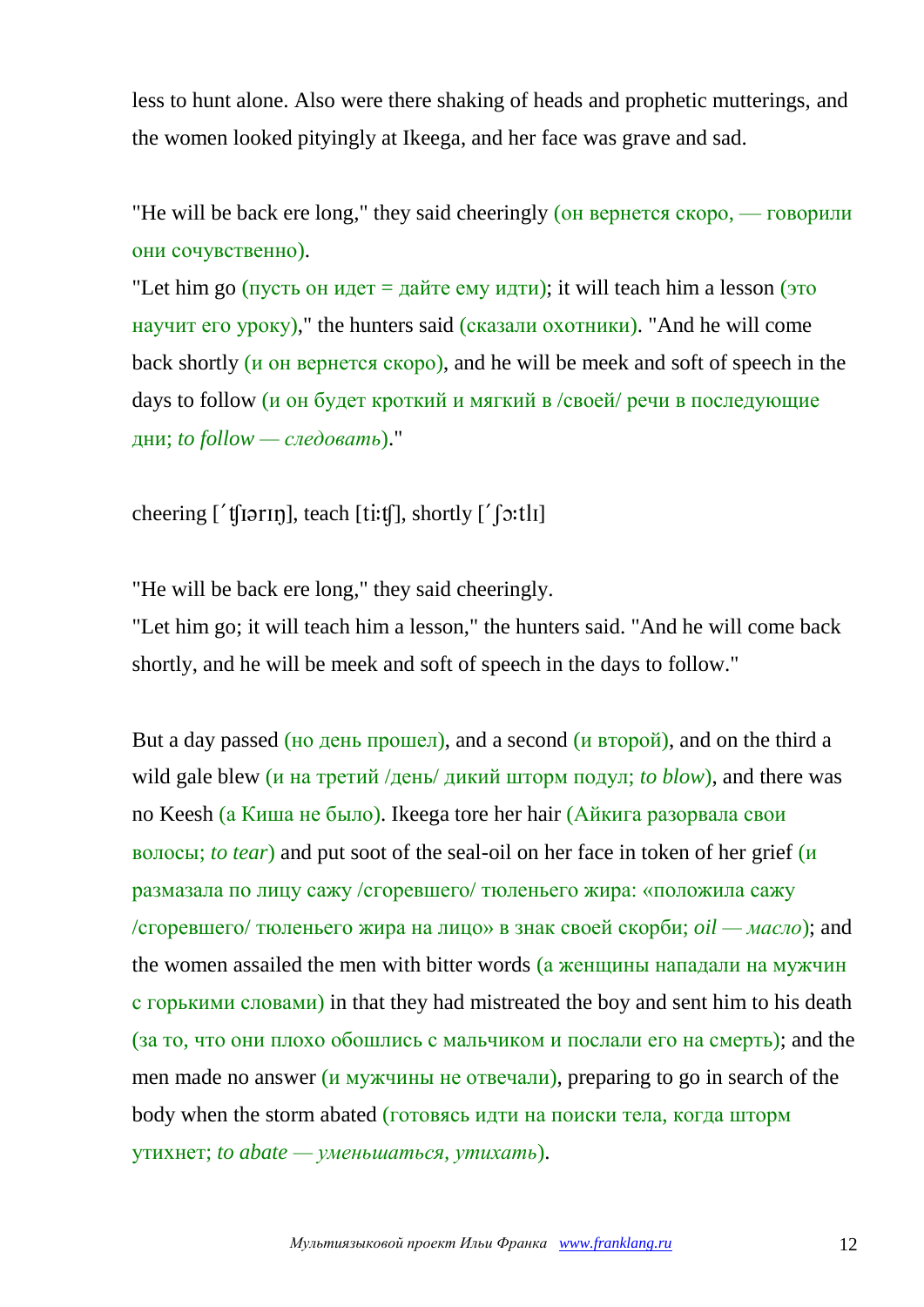## third  $[\theta \infty : d]$ , blew  $[b]$ , hair  $[he \in \theta]$ , answer  $[a \in \theta]$

But a day passed, and a second, and on the third a wild gale blew, and there was no Keesh. Ikeega tore her hair and put soot of the seal-oil on her face in token of her grief; and the women assailed the men with bitter words in that they had mistreated the boy and sent him to his death; and the men made no answer, preparing to go in search of the body when the storm abated.

Early next morning, however (ранним утром следующего дня = ранним следующим утром однако), Keesh strode into the village (Киш вошел большими шагами в деревню; *to stride — шагать /большими шагами/*). But he came not shamefacedly (но он пришел не со стыдливым лицом; *shame — стыд; face* — *лицо*). Across his shoulders he bore a burden of fresh-killed meat (на своих плечах он нес тяжесть свежеубитого мяса). And there was importance in his step and arrogance in his speech (*и* была важность в его поступи и надменность в его речи; *arrogance — высокомерие, надменность*). "Go, ye men, with the dogs and sledges (идите, вы, мужчины, с собаками и нартами), and take my trail for the better part of a day's travel," he said  $(\mu$ возьмите мой след = *идите по моему следу* несколько дальше, чем один дневной перегон: «на лучшую часть дневного пути», — сказал он). "There is much meat on the ice (там много мяса на льду) — a she-bear and two half-grown cubs (медведица и двое полувзрослых детенышей; *cub — детеныш /зверя/*)."

## however [hau'evə], shoulder  $[$ ' [ $\partial$ uldə], burden [ $\partial$ ə:dn]

Early next morning, however, Keesh strode into the village. But he came not shamefacedly. Across his shoulders he bore a burden of fresh-killed meat. And there was importance in his step and arrogance in his speech.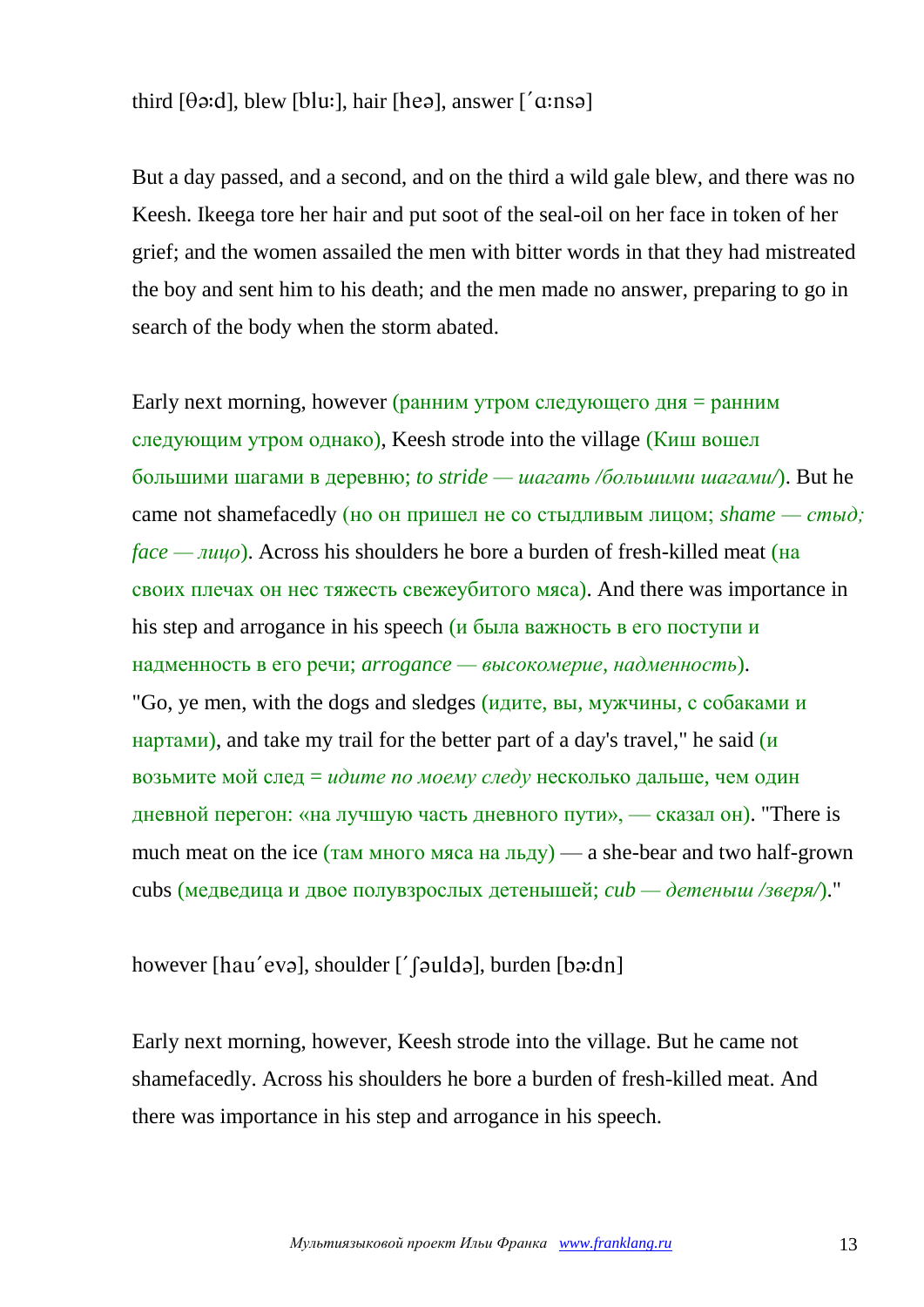"Go, ye men, with the dogs and sledges, and take my trail for the better part of a day's travel," he said. "There is much meat on the ice — a she-bear and two halfgrown cubs."

Ikeega was overcome with joy (Айкига была обрадована: «была переполнена радостью»), but he received her demonstrations in manlike fashion (но он принял ее восторги по-мужски: «в мужской манере»), saying: "Come, Ikeega, let us eat (говоря: пойдем, Айкига, давай поедим). And after that I shall sleep (а после этого я буду спать), for I am weary (потому что я утомлен; *weary — усталый, утомленный*)."

And he passed into their *igloo* and ate profoundly (и он проследовал в их иглу и поел основательно/сытно; *profound — глубокий; основательный*), and after that slept for twenty running hours ( $\mu$  после этого спал двадцать часов подряд; *to run — бежать; идти, продолжаться, длиться /о времени/*).

fashion  $[$ ' f $\mathcal{R}$  $[(\circ)$ n], weary  $[$ ' wi $\circ$ ri], hour  $[$ ' au $\circ]$ 

Ikeega was overcome with joy, but he received her demonstrations in manlike fashion, saying: "Come, Ikeega, let us eat. And after that I shall sleep, for I am weary."

And he passed into their *igloo* and ate profoundly, and after that slept for twenty running hours.

There was much doubt at first (было много сомнений сначала), much doubt and discussion (много сомнений и споров). The killing of a polar bear is very dangerous (убийство полярного медведя очень опасно), but thrice dangerous is it (но трижды опаснее), and three times thrice (и три раза трижды опаснее), to kill a mother bear with her cubs (убить медведицу с детенышами). The men could not bring themselves to believe (мужчины не могли заставить себя поверить*; to bring somebody to do something — заставлять, вынуждать,*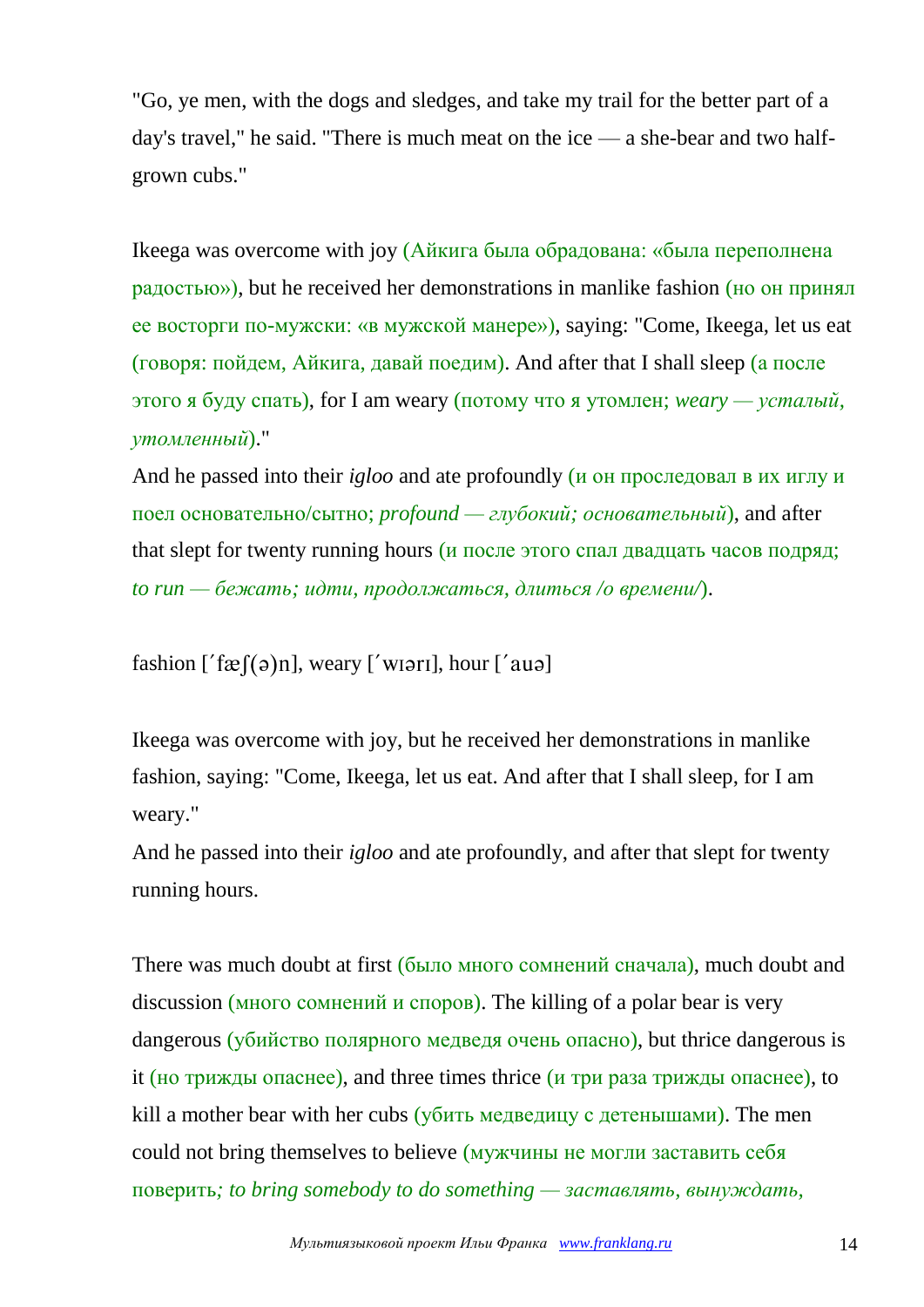*убеждать*) that the boy Keesh, single-handed (что мальчик Киш, совсем один), had accomplished so great a marvel (совершил такое великое чудо; *marvel чудо, диво; to accomplish — выполнять, завершать*). But the women spoke of the fresh-killed meat he had brought on his back (но женщины говорили о мясе только что убитого медведя = о свежеубитом мясе, /что/ он принес на своей спине), and this was an overwhelming argument ( $\mu$  это был подавляющий аргумент; *to overwhelm — /уст./ переворачивать кверх ногами; подавлять, сокрушать*) against their unbelief (против их неверия). So they finally departed (поэтому они наконец отправились), grumbling greatly that in all probability (ворча сильно, что, по всей вероятности), if the thing were so (если все так и было), he had neglected to cut up the carcasses (он забыл разделать тушу: «разрезать костяк»). Now in the north it is very necessary (дело в том, что на севере очень важно; *now — теперь, сейчас; так вóт*) that this should be done as soon as a kill is made (чтобы это было сделано сразу, как только зверь убит: «как только убийство сделано»). If not (если нет), the meat freezes so solidly (мясо замерзает так крепко) as to turn the edge of the sharpest knife (что сопротивляется лезвию самого острого ножа; *to turn — поворачивать*), and a three-hundred-pound bear (а трехсотфутовый медведь), frozen stiff (замерзший крепко), is no easy thing to put upon a sled and haul over the rough ice (является нелегкой вещью, чтобы положить на нарты и тащить по неровному льду; *to haul — тащить, тянуть, волочить; rough — грубый; неотделанный, необработанный; неровный*). But arrived at the spot (но, прибыв на место), they found not only the kill (они нашли не только убитых /медведей/), which they had doubted (в чем они сомневались), but that Keesh had quartered the beasts in true hunter fashion (но и то, что Киш рассек туши на четыре части в лучшей манере охотников), and removed the entrails (и удалил внутренности).

doubt [daut], rough [ $r$ Af], thrice [ $\theta$ rais], dangerous ['deindsras]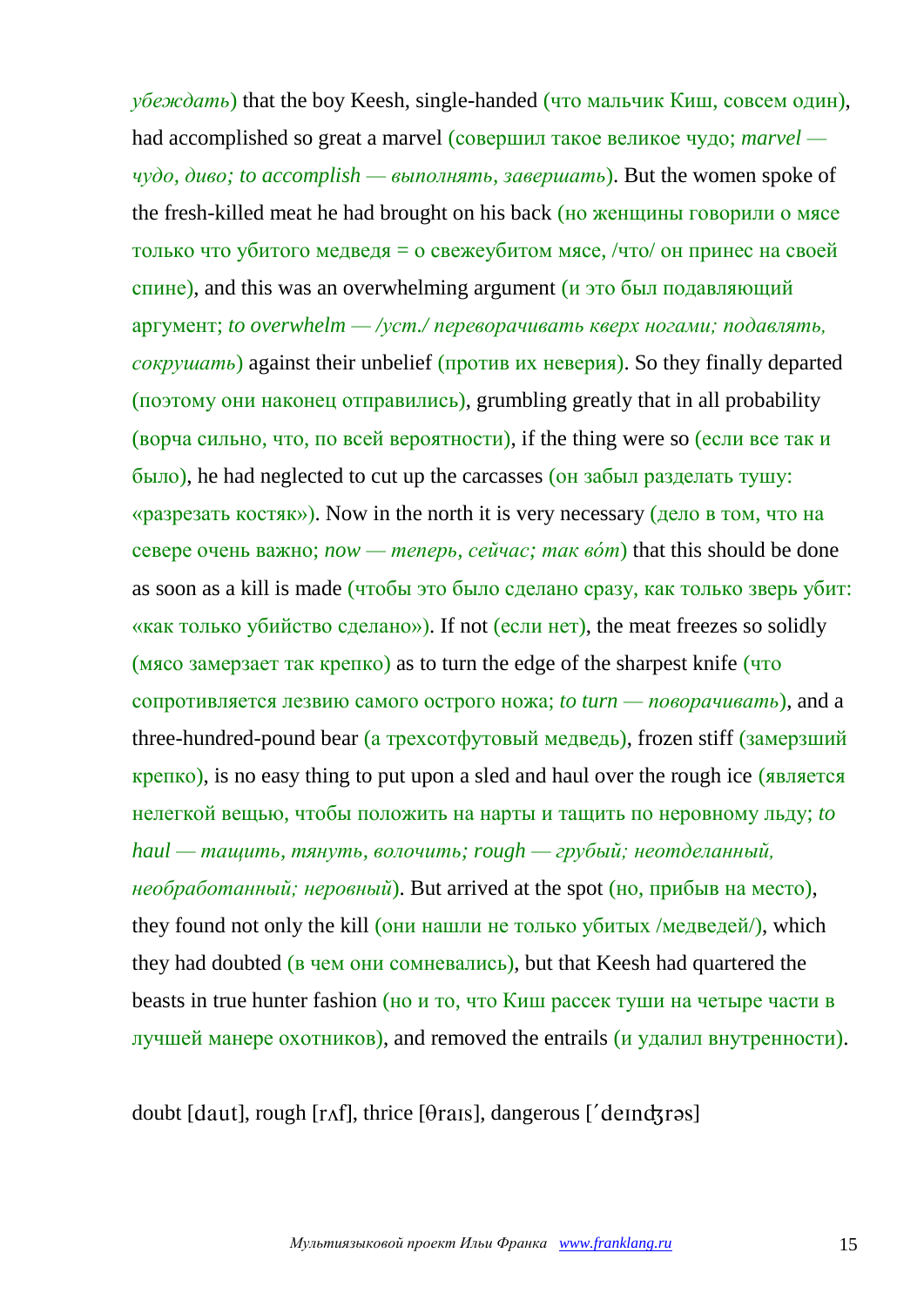There was much doubt at first, much doubt and discussion. The killing of a polar bear is very dangerous, but thrice dangerous is it, and three times thrice, to kill a mother bear with her cubs. The men could not bring themselves to believe that the boy Keesh, single-handed, had accomplished so great a marvel. But the women spoke of the fresh-killed meat he had brought on his back, and this was an overwhelming argument against their unbelief. So they finally departed, grumbling greatly that in all probability, if the thing were so, he had neglected to cut up the carcasses. Now in the north it is very necessary that this should be done as soon as a kill is made. If not, the meat freezes so solidly as to turn the edge of the sharpest knife, and a three-hundred-pound bear, frozen stiff, is no easy thing to put upon a sled and haul over the rough ice. But arrived at the spot, they found not only the kill, which they had doubted, but that Keesh had quartered the beasts in true hunter fashion, and removed the entrails.

Thus began the mystery of Keesh (таким образом началась тайна Киша), a mystery that deepened and deepened with the passing of the days (тайна, которая усиливалась и усиливалась в последующие дни). His very next trip he killed a young bear (в свой следующий поход он убил молодого медведя), nearly fullgrown (почти взрослого), and on the trip following (а в последующий поход), a large male bear and his mate (большого самца медведя и его самку; *mate самец или самка; товарищ, напарник*). He was ordinarily gone from three to four days (он обычно уходил на три-четыре дня), though it was nothing unusual for him to stay away a week at a time on the ice-field (хотя не было ничего необычного для него пропадать за раз и неделю на ледяных просторах). Always he declined company on these expeditions (всегда он отказывался от компании в этих вылазках; *to decline — отклонять, отвергать, отказываться*), and the people marvelled (и люди диву давались). "How does he do it?" they demanded of one another (как он это делает? — они спрашивали друг у друга). "Never does he take a dog with him (никогда он не берет собаку с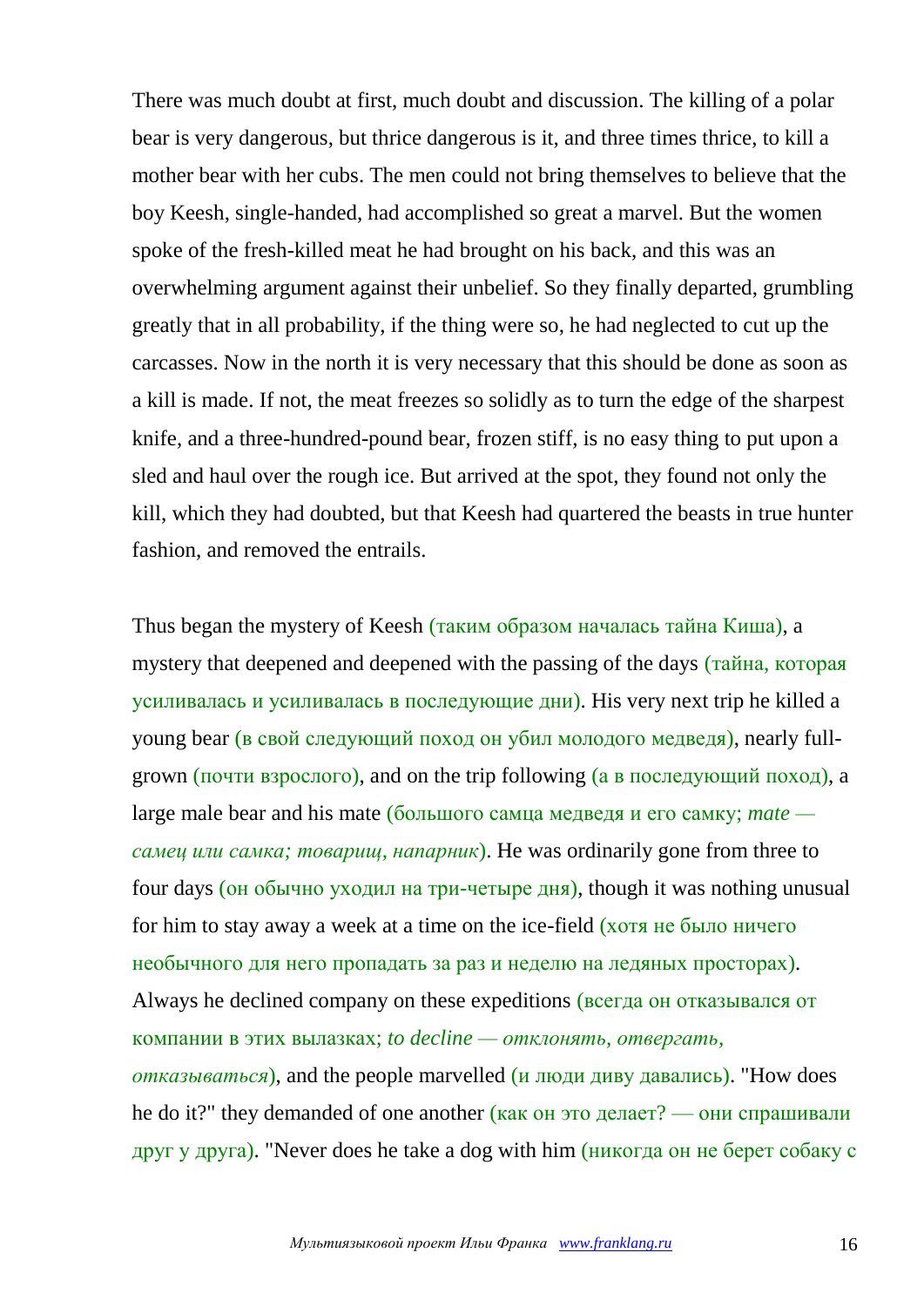$\overline{\text{co}}$ бой), and dogs are of such great help, too (а ведь,  $\overline{\text{co}}$ баки — тоже такая большая помощь)."

young  $[i \land n]$ , marvel  $[i \land n : v(\theta)]$ , unusual  $[\land n' \text{iv:} \text{y} \text{u} \text{u}$ 

Thus began the mystery of Keesh, a mystery that deepened and deepened with the passing of the days. His very next trip he killed a young bear, nearly full-grown, and on the trip following, a large male bear and his mate. He was ordinarily gone from three to four days, though it was nothing unusual for him to stay away a week at a time on the ice-field. Always he declined company on these expeditions, and the people marvelled. "How does he do it?" they demanded of one another. "Never does he take a dog with him, and dogs are of such great help, too."

"Why dost thou hunt only bear (почему ты охотишься только на медведя)?" Klosh-Kwan once ventured to ask him (Клош-Кван однажды осмелился спросить его; *to venture — отважиться, рискнуть, решиться, осмелиться*). And Keesh made fitting answer (и Киш дал надлежащий ответ; *to fit — быть впору, быть в самый раз, подходить*). "It is well known that there is more meat on the bear (хорошо известно, что на медведе больше мяса)," he said.

venture  $\lceil \sqrt{\text{vent}}(a) \rceil$ , why  $\lceil \text{wal} \rceil$ , once  $\lceil \text{Wans} \rceil$ 

"Why dost thou hunt only bear?" Klosh-Kwan once ventured to ask him. And Keesh made fitting answer. "It is well known that there is more meat on the bear," he said.

But there was also talk of witchcraft in the village (но был также разговор о колдовстве в деревне; *witchcraft — колдовство, черная магия*). "He hunts with evil spirits," some of the people contended (он охотится со злыми духами, некоторые из людей утверждали), "wherefore his hunting is rewarded (поэтому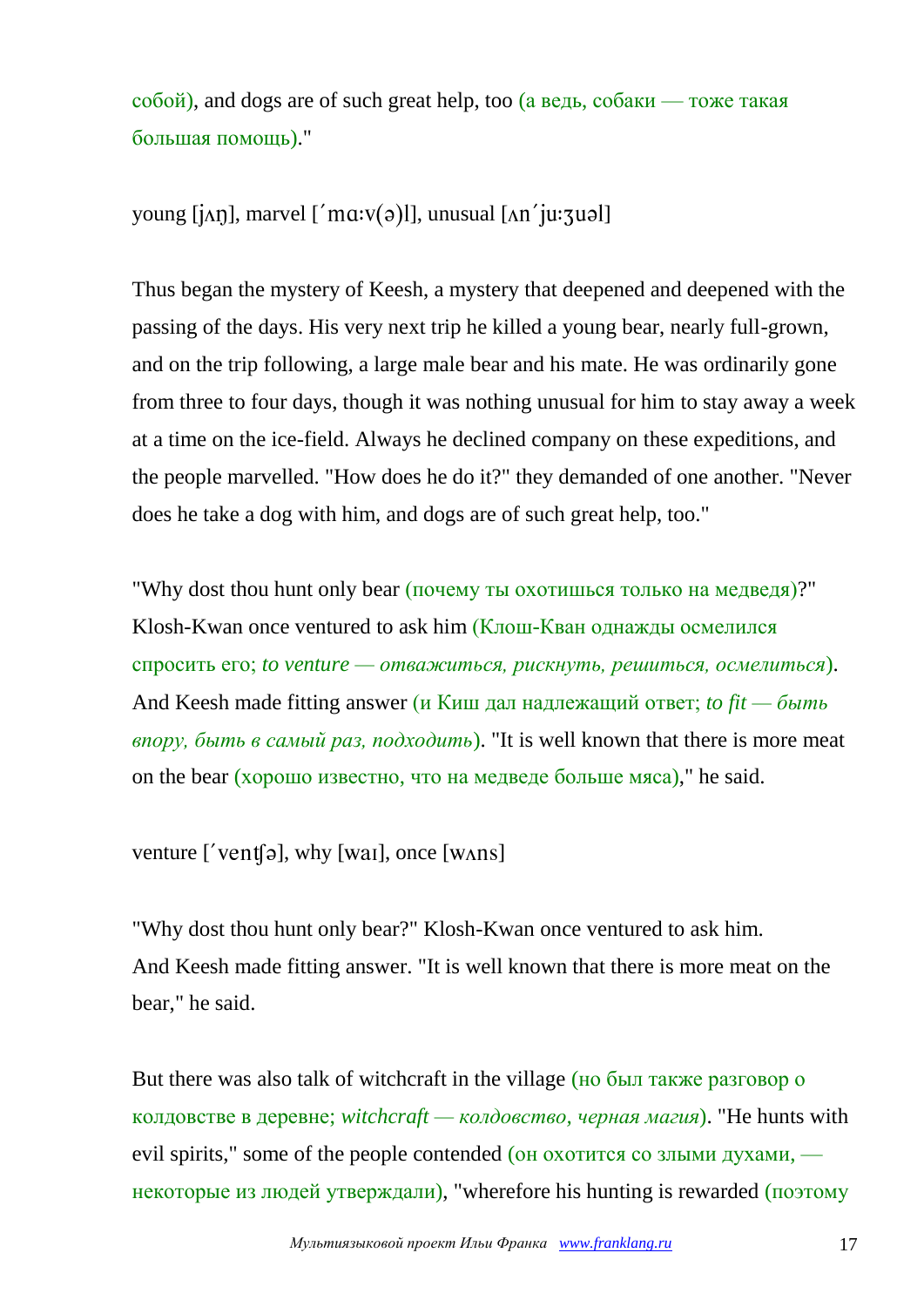его охота удачна; *to reward — вознаграждать, воздавать*). How else can it be, save that he hunts with evil spirits (как еще может быть, кроме того, что он охотится со злыми духами*; save that — за исключением того, что; кроме того, что*)?"

witchcraft  $\ulcorner$  WIt $\lbrack \mathbf{k}$ ra:ft $\urcorner$ , reward  $\lbrack \mathbf{r} \urcorner$  wo:d $\urcorner$ , evil  $\lbrack \mathbf{i}$ :v $\urcorner$ 

But there was also talk of witchcraft in the village. "He hunts with evil spirits," some of the people contended, "wherefore his hunting is rewarded. How else can it be, save that he hunts with evil spirits?"

"Mayhap they be not evil, but good, these spirits," others said (может быть, они не злые, а добрые, эти духи, — говорили другие; *mayhap — maybe /архаичное/*). "It is known that his father was a mighty hunter (известно, что его отец был могущественным охотником). May not his father hunt with him (не может ли быть, что его отец охотится с ним) so that he may attain excellence and patience and understanding (так что он может достигать совершенства, и терпения, и понимания)? Who knows (кто знает)?"

mayhap ['methəp], mighty ['matti], patience ['pet[əns]

"Mayhap they be not evil, but good, these spirits," others said. "It is known that his father was a mighty hunter. May not his father hunt with him so that he may attain excellence and patience and understanding? Who knows?"

None the less (тем не менее), his success continued (его успех продолжался), and the less skilful hunters were often kept busy hauling in his meat (и менее искусные охотники были часто заняты притаскиванием его мяса). And in the division of it he was just (и в дележе его /мяса/ он был справедлив). As his father had done before him (как его отец делал/поступал до него), he saw to it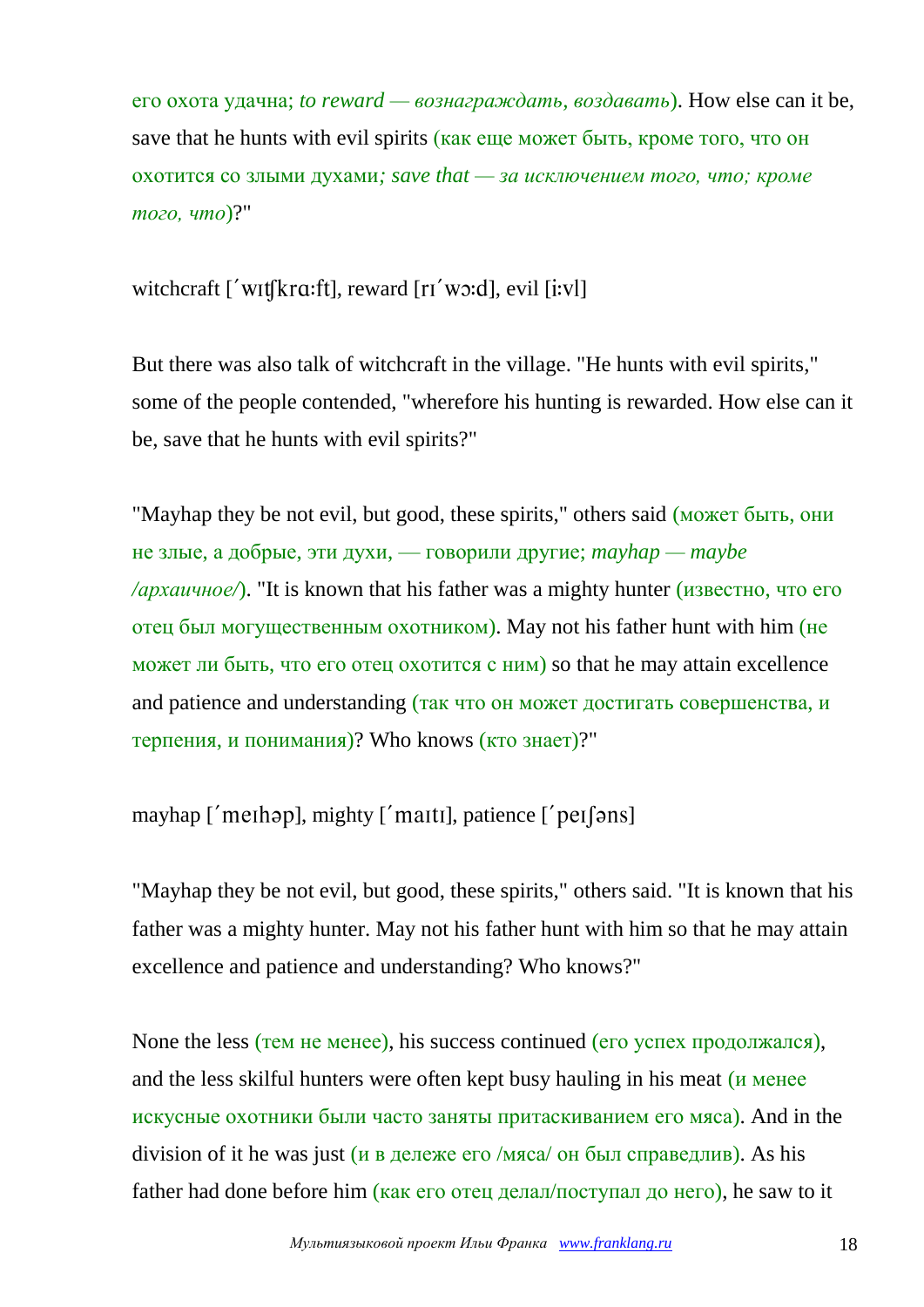that the least old woman and the last old man received a fair portion (он смотрел за тем, чтобы самая жалкая старуха и самый последний старик получили справедливую долю; *to see — наблюдать, смотреть, видеть*), keeping no more for himself than his needs required (оставляя для себя не больше, чем требовали его нужды = чем ему требовалось). And because of this (и из-за этого), and of his merit as a hunter (и его заслуг как охотника), he was looked upon with respect (на него стали смотреть с уважением), and even awe (и даже /с/ благоговением/трепетом); and there was talk of making him chief after old Klosh-Kwan (и был разговор о том, чтобы сделать его вождем после старого Клош-Квана). Because of the things he had done (из-за вещей, которые он делал), they looked for him to appear again in the council (они ожидали, что он появится снова на совете*; to look for — надеяться, ожидать*), but he never  $c$ ате (но он никогда не приходил), and they were ashamed to ask (а им было стыдно пригласить).

## success  $[s(a)k'ses]$ , awe  $[s]$ ; require  $[r'kwai]$

None the less, his success continued, and the less skilful hunters were often kept busy hauling in his meat. And in the division of it he was just. As his father had done before him, he saw to it that the least old woman and the last old man received a fair portion, keeping no more for himself than his needs required. And because of this, and of his merit as a hunter, he was looked upon with respect, and even awe; and there was talk of making him chief after old Klosh-Kwan. Because of the things he had done, they looked for him to appear again in the council, but he never came, and they were ashamed to ask.

"I am minded to build me an *igloo* (я хочу построить иглу)," he said one day to Klosh-Kwan and a number of the hunters (сказал он однажды Клош-Квану и ряду охотников). "It shall be a large *igloo* (это должна быть большая иглу),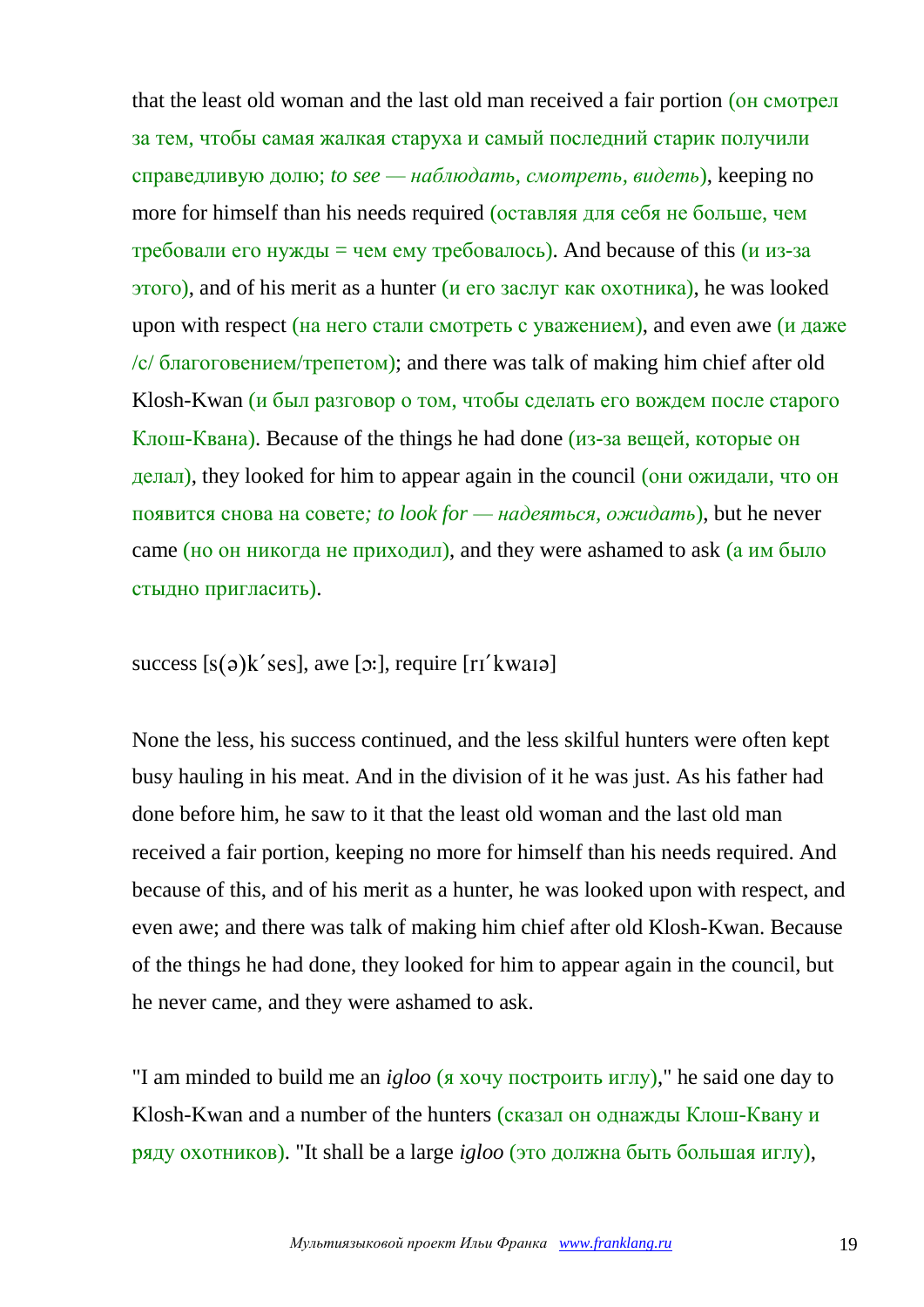wherein Ikeega and I can dwell in comfort (где Айкига и я могли бы жить с удобством; *to dwell — жить, обитать*)."

"Ay," they nodded gravely  $(\text{так}, \text{—})$  они закивали головой важно;  $ay$  *положительный ответ*).

"But I have no time (но у меня нет времени). My business is hunting (мое дело — охота), and it takes all my time (и она занимает все мое время). So it is but just that the men and women of the village (поэтому это только справедливо, чтобы мужчины и женщины деревни) who eat my meat should build me my *igloo* (которые едят мое мясо, построили мне мою иглу)."

build [bild], wherein [weər'in], dwell [dwel]

"I am minded to build me an *igloo*," he said one day to Klosh-Kwan and a number of the hunters. "It shall be a large *igloo*, wherein Ikeega and I can dwell in comfort."

"Ay," they nodded gravely.

"But I have no time. My business is hunting, and it takes all my time. So it is but just that the men and women of the village who eat my meat should build me my *igloo*."

And the *igloo* was built accordingly (и, таким образом, иглу была построена), on a generous scale (большого размера/с широким размахом; *generous щедрый; scale — чаша весов; шкала*) which exceeded even the dwelling of Klosh-Kwan (которая превосходила даже жилище Клош-Квана). Keesh and his mother moved into it (Киш и его мать переселились/переехали туда), and it was the first prosperity she had enjoyed (и это было первое благополучие, которым она /мать Киша/ наслаждалась) since the death of Bok (со времени смерти Бока). Nor was material prosperity alone hers (не только материальное благополучие окружало ее), for (потому что), because of her wonderful son (изза своего замечательного сына) and the position he had given her (и положения,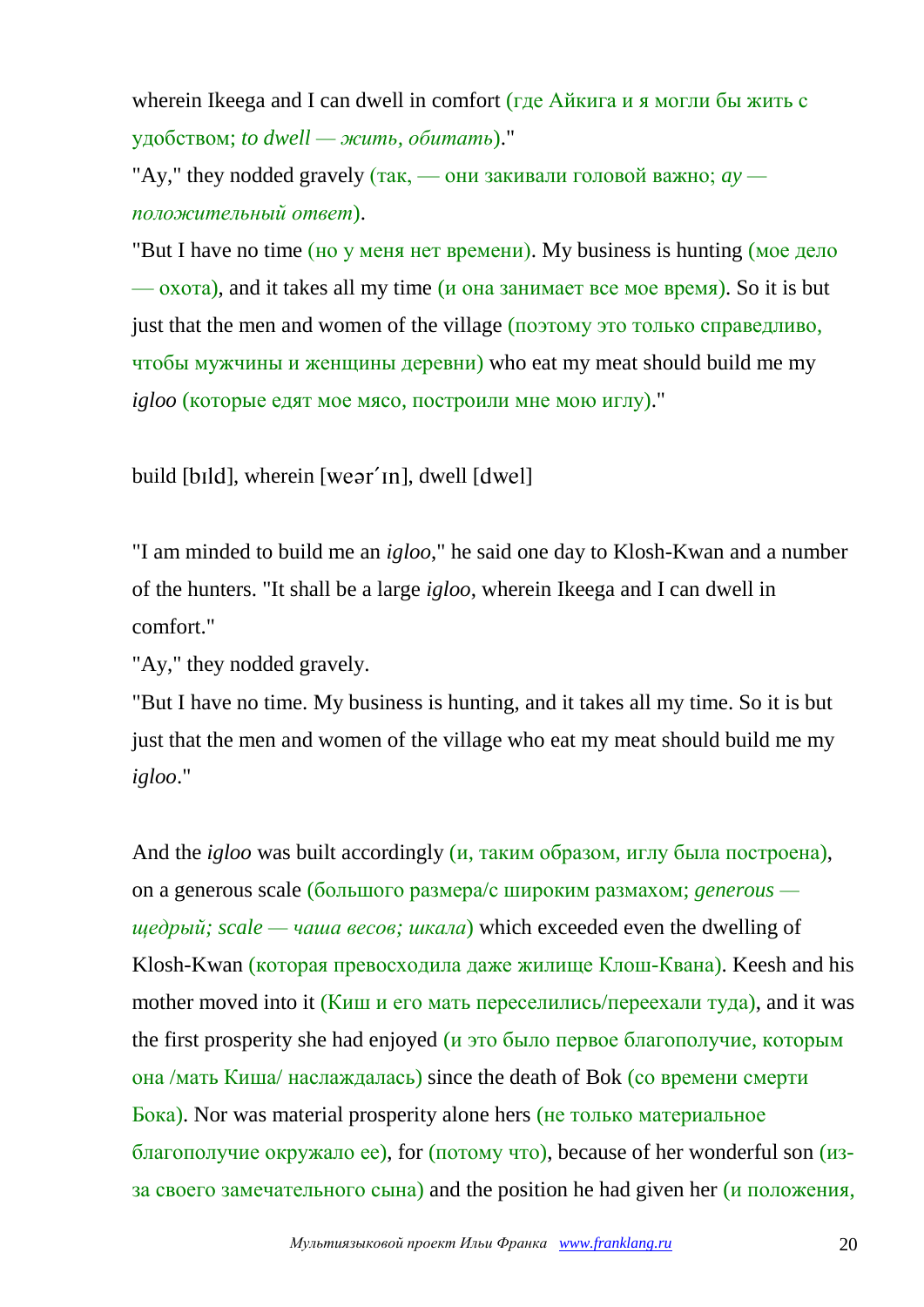которое он дал ей), she came to be looked upon as the first woman in all the village (она стала считаться первой женщиной во всей деревне; *to look upon смотреть как на; считать за*); and the women were given to visiting her (и женщины посещали ее: «женщины были предрасположены к посещению ее»; *given to — склонный, предрасположенный к чему-либо, подверженный чемулибо*), to asking her advice (чтобы спросить у нее совета), and to quoting her wisdom (*и ссылались* на ее мудрость) when arguments arose among themselves or with the men (когда споры возникали среди них или с мужчинами; *to arise*).

accordingly  $\lceil 2 \times \text{c} \cdot d \rceil$ , generous  $\lceil 2 \times \text{c} \cdot d \rceil$ , death  $\lceil 2 \cdot \text{d} \cdot e \cdot d \rceil$ , wonderful  $\lceil$ ' w $\land$ ndəful $\lceil$ , quote  $\lceil$  kwəut $\lceil$ 

And the *igloo* was built accordingly, on a generous scale which exceeded even the dwelling of Klosh-Kwan. Keesh and his mother moved into it, and it was the first prosperity she had enjoyed since the death of Bok. Nor was material prosperity alone hers, for, because of her wonderful son and the position he had given her, she came to be looked upon as the first woman in all the village; and the women were given to visiting her, to asking her advice, and to quoting her wisdom when arguments arose among themselves or with the men.

But it was the mystery of Keesh's marvellous hunting (но именно тайна чудесной охоты Киша) that took chief place in all their minds (заняла главное место во всех умах). And one day Ugh-Gluk taxed him with witchcraft to his face (и однажды Уг-Глук обвинил его в колдовстве = бросил ему в лицо обвинение в колдовстве; *to tax — обвинять, упрекать*).

"It is charged," Ugh-Gluk said ominously (обвиняют /тебя/, — Уг-Глук сказал зловеще; *to charge — обвинять, выдвигать обвинение*), "that thou dealest with evil spirits (что ты имеешь дело со злыми духами), wherefore thy hunting is rewarded (вот почему твоя охота удачна)."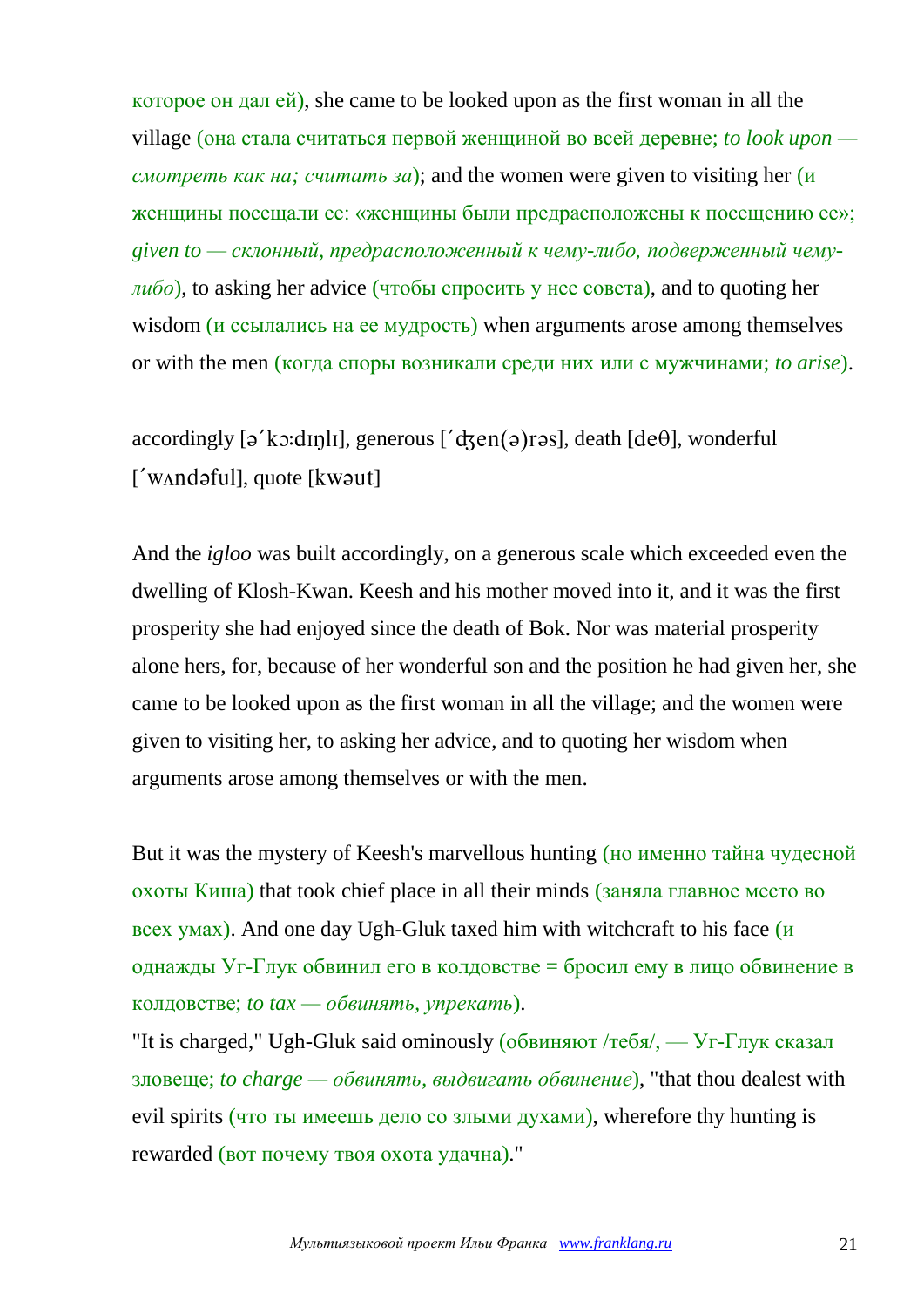# marvelous  $\lceil \text{'}max(\vartheta) \rceil$ , ominously  $\lceil \text{'}sumn \rceil$ , face  $\lceil \text{fens} \rceil$

But it was the mystery of Keesh's marvellous hunting that took chief place in all their minds. And one day Ugh-Gluk taxed him with witchcraft to his face. "It is charged," Ugh-Gluk said ominously, "that thou dealest with evil spirits, wherefore thy hunting is rewarded."

"Is not the meat good?" Keesh made answer (разве мясо не хорошее? — ответил Киш). "Has one in the village yet to fall sick from the eating of it (разве ктонибудь в деревне уже заболел от того, что ел его: «разве кому-нибудь пришлось = случилось заболеть…»)? How dost thou know that witchcraft be concerned (откуда ты знаешь, что тут замешано колдовство; *to concern касаться, быть причиной; thou* = *you* /*ycmap.*/ $)$ ? Or dost thou guess, in the dark (или ты говоришь наугад: «предполагаешь в темноте»), merely because of the envy that consumes thee (только потому, что зависть поглощает тебя*; merely только, просто*)?"

### merely  $\lceil \n{'}m\nu \rceil$ , thee  $\lceil \delta i \rceil$ , concern  $\lceil \n{k \rceil} \rceil$

"Is not the meat good?" Keesh made answer. "Has one in the village yet to fall sick from the eating of it? How dost thou know that witchcraft be concerned? Or dost thou guess, in the dark, merely because of the envy that consumes thee?"

And Ugh-Gluk withdrew discomfited (и Уг-Глук ушел, пристыженный*; to withdraw — уходить, удаляться*), the women laughing at him as he walked away (женщины смеялись над ним, когда он уходил = смеялись ему вслед). But in the council one night (но на совете одной ночью), after long deliberation (после долгого обсуждения), it was determined to put spies on his track (было определено = решено послать соглядатаев по его следу) when he went forth to hunt (когда он отправится охотиться; *to go forth — отправляться в путь*), so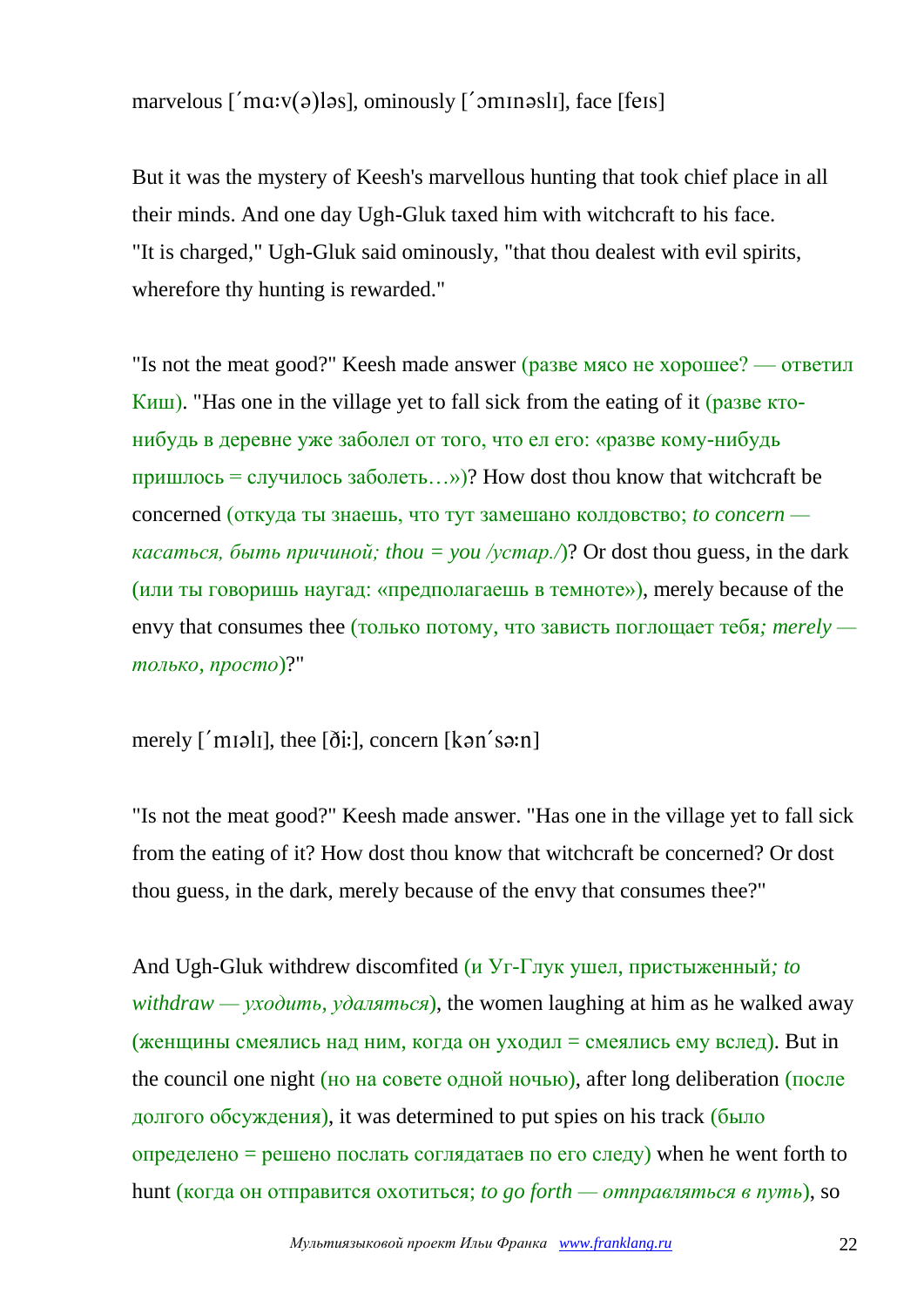that his methods might be learned (так, что его методы /охоты/ могли бы быть изучены). So, on his next trip (итак, в его следующий поход), Bim and Bawn, two young men (Бим и Боун, два молодых мужчины), and of hunters the craftiest (и из охотников самые ловкие), followed after him (последовали за ним), taking care not to be seen (стараясь не быть увиденными). After five days they returned (через пять дней они вернулись), their eyes bulging and their tongues a-tremble to tell (их глаза были расширенными и их языки дрожавшими, /чтобы/ рассказать; *bulging — расширенный, выпученный; to bulge — выдаваться, выпячиваться*) what they had seen (чтó они видели). The council was hastily called in Klosh-Kwan's dwelling (совет был спешно созван в жилище Клош-Квана), and Bim took up the tale (и Бим начал рассказ).

withdrew [wi $\delta$ ' $d$ ru:], tongue [ $tan$ ], care [ $ke$  $\delta$ ], might [mait]

And Ugh-Gluk withdrew discomfited, the women laughing at him as he walked away. But in the council one night, after long deliberation, it was determined to put spies on his track when he went forth to hunt, so that his methods might be learned. So, on his next trip, Bim and Bawn, two young men, and of hunters the craftiest, followed after him, taking care not to be seen. After five days they returned, their eyes bulging and their tongues a-tremble to tell what they had seen. The council was hastily called in Klosh-Kwan's dwelling, and Bim took up the tale.

"Brothers! As commanded (как было приказано), we journeyed on the trail of Keesh (мы шли по следу Киша), and cunningly we journeyed (и осторожно мы шли), so that he might not know (так, чтобы он не смог узнать = заметить). And midway of the first day (в середине пути первого дня) he picked up with a great he-bear (он нашел большого медведя-самца; *to pick up — подобрать; to pick up with — связаться с*). It was a very great bear (это был очень большой медведь)."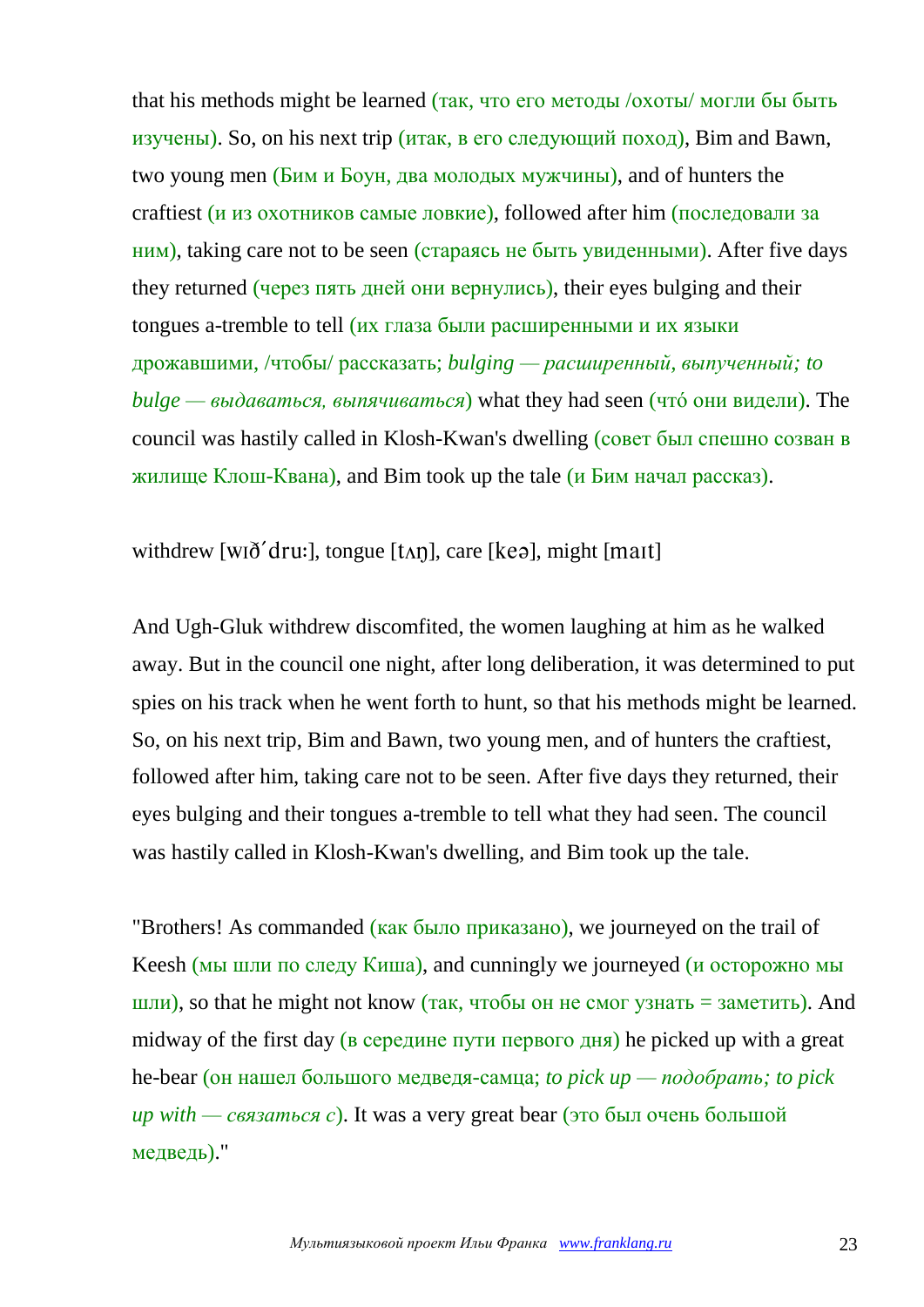# journey  $\int' d\vec{x}$ :ni, cunningli  $\int'$ k $\Lambda$ ningli, first  $\delta$ :st]

"Brothers! As commanded, we journeyed on the trail of Keesh, and cunningly we journeyed, so that he might not know. And midway of the first day he picked up with a great he-bear. It was a very great bear."

"None greater," Bawn corroborated, and went on himself (больше не бывает, перебил Боун и продолжил сам; *to go on — продолжать*). "Yet was the bear not inclined to fight (но медведь не хотел вступать в борьбу; *inclined склонный*), for he turned away and made off slowly over the ice (потому что он повернул назад и пошел прочь медленно по льду). This we saw from the rocks of the shore (это мы видели со скал берега), and the bear came toward us (и медведь пошел по направлению к нам), and after him came Keesh (а за ним шел Киш), very much unafraid (без всякого страха = совершенно не боясь). And he shouted harsh words after the bear (и он кричал бранные слова медведю), and waved his arms about  $(\mu$  размахивал руками), and made much noise  $(\mu)$ поднял большой шум). Then did the bear grow angry (и тогда медведь стал сердитым/рассердился), and rise up on his hind legs, and growl (и поднялся на задние лапы и зарычал). But Keesh walked right up to the bear (но Киш шел прямо на медведя)."

#### corroborate  $[kq$  robareit], toward  $[i$  tauad], harsh  $[ha;[]$ , growl  $[qraul]$

"None greater," Bawn corroborated, and went on himself. "Yet was the bear not inclined to fight, for he turned away and made off slowly over the ice. This we saw from the rocks of the shore, and the bear came toward us, and after him came Keesh, very much unafraid. And he shouted harsh words after the bear, and waved his arms about, and made much noise. Then did the bear grow angry, and rise up on his hind legs, and growl. But Keesh walked right up to the bear."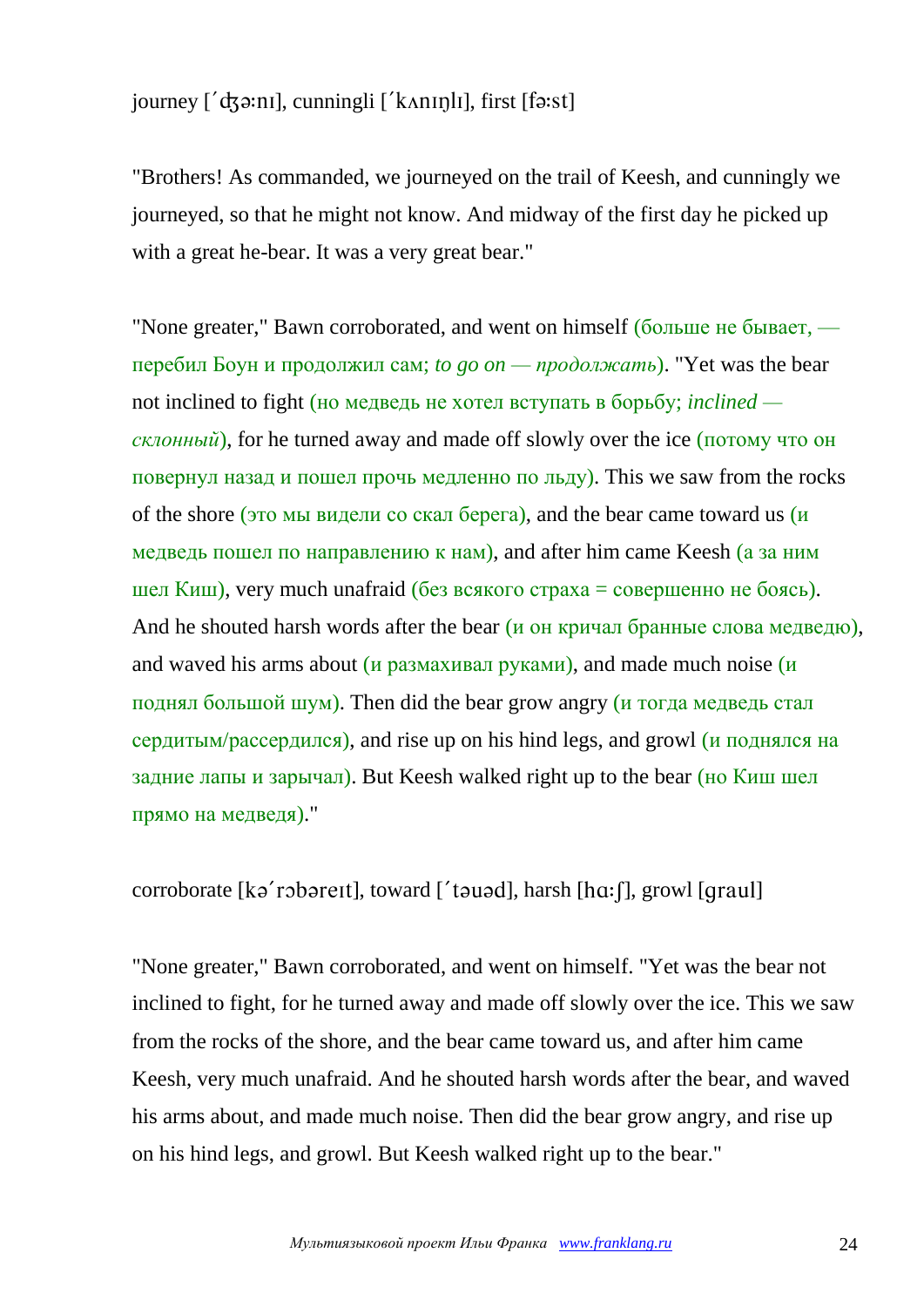"Ay," Bim continued the story  $(a_4 - b_4)$  продолжил этот рассказ). "Right up to the bear Keesh walked (прямо на медведя шел Киш). And the bear took after him (и медведь бросился на него: «начал его преследовать»), and Keesh ran away (и Киш побежал прочь). But as he ran he dropped a little round ball on the ice (но пока он бежал, он уронил маленький круглый шарик на лед). And the bear stopped and smelled of it (и медведь остановился и понюхал его), then swallowed it up (затем проглотил его). And Keesh continued to run away and drop little round balls (а Киш продолжал убегать и бросать маленькие круглые шарики), and the bear continued to swallow them up."

swallow ['swoləu], right [raɪt], bear [beə]

"Ay," Bim continued the story. "Right up to the bear Keesh walked. And the bear took after him, and Keesh ran away. But as he ran he dropped a little round ball on the ice. And the bear stopped and smelled of it, then swallowed it up. And Keesh continued to run away and drop little round balls, and the bear continued to swallow them up."

Exclamations and cries of doubt were being made (вопли и крики сомнения были сделаны = последовали), and Ugh-Gluk expressed open unbelief (и Уг-Глук выразил открытое неверие).

"With our own eyes we saw it," Bim affirmed (своими собственными глазами мы видели это, утверждал Бим). And Bawn — "Ay, with our own eyes."

exclamation [  $\epsilon$ ksklə' meɪ $[(\theta)$ n], unbelief [  $\Delta$ nbɪ' li:f], affirm [ə' fə:m]

Exclamations and cries of doubt were being made, and Ugh-Gluk expressed open unbelief.

"With our own eyes we saw it," Bim affirmed.

And Bawn — "Ay, with our own eyes."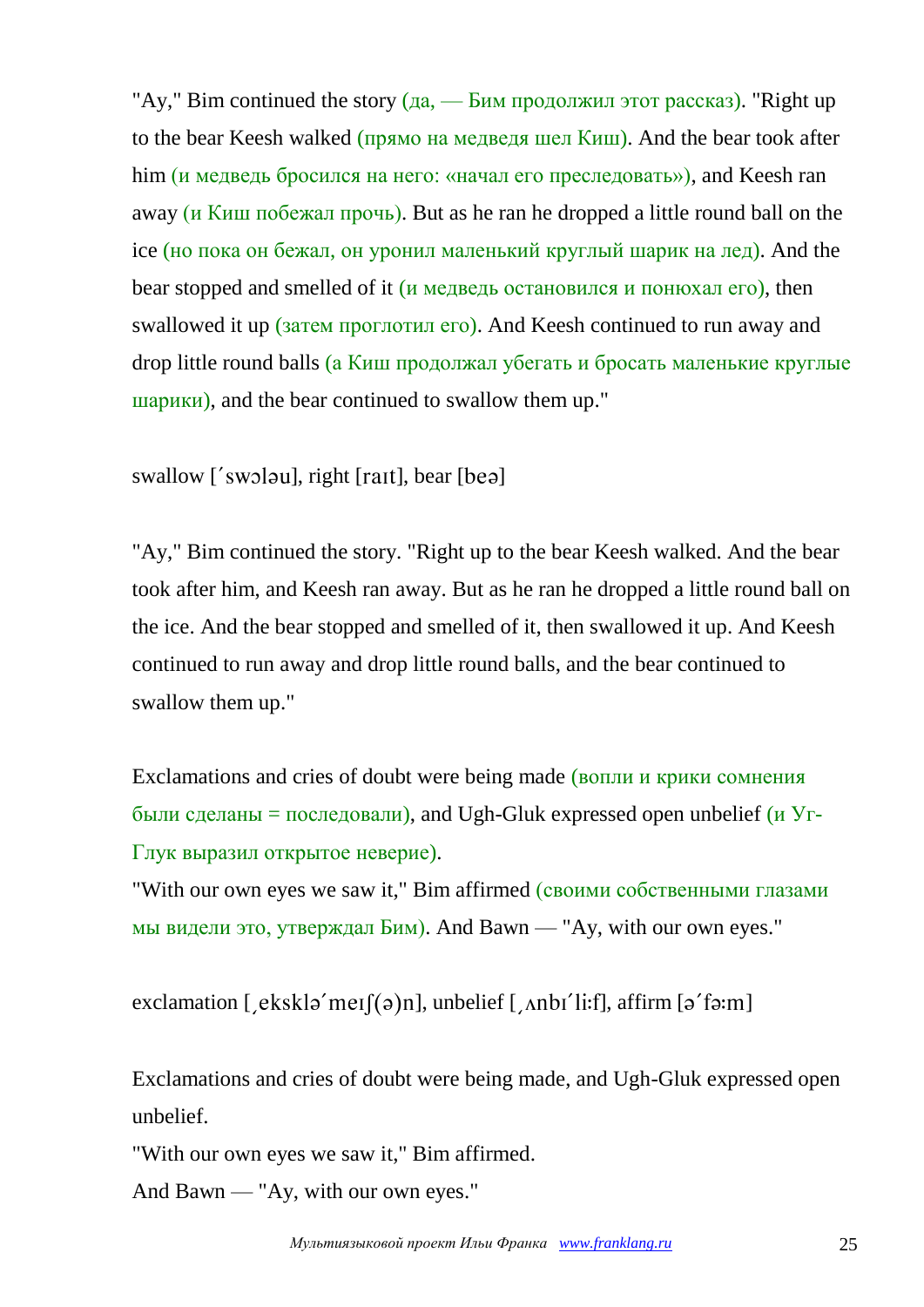"And this continued until the bear stood suddenly upright (и это продолжалось, пока медведь вдруг не встал вертикально = на задние лапы) and cried aloud in pain ( $\mu$ /не/ завыл громко от боли), and thrashed his fore paws madly about ( $\mu$ ) колотил передними лапами по-сумашедшему вокруг). And Keesh continued to make off over the ice (а Киш продолжал убегать по льду; *to make off убегать, удирать*) to a safe distance (на безопасное расстояние). But the bear gave him no notice (но медведь не обращал не него внимания), being occupied with the misfortune the little round balls had wrought within him (будучи занятым бедой, которую маленькие круглые шарики наделали внутри него; *wrought — уст. р.p. от to work — делать, выполнять, совершать*)."

thrash  $[0r\mathcal{R}]$ , occupied [' $\delta$ kjupaid], misfortune  $[m]$ is f $\delta$ :t $[(\delta)$ n]

"And this continued until the bear stood suddenly upright and cried aloud in pain, and thrashed his fore paws madly about. And Keesh continued to make off over the ice to a safe distance. But the bear gave him no notice, being occupied with the misfortune the little round balls had wrought within him."

"Ay, within him," Bim interrupted  $\alpha$ , внутри него, — прервал Бим). "For he did claw at himself (потому что он царапал себя), and leap about over the ice like a playful puppy (и прыгал вокруг по льду, как игривый щенок), save from the way he growled and squealed (разве что по тому, как он рычал и вопил) it was plain it was not play but pain (было ясно, что это была не игра, а боль). Never did I see such a sight (никогда я не видал такого зрелища)!"

claw  $[k]$ : puppy  $[\gamma \rho]$ , squeal  $[skwi!]$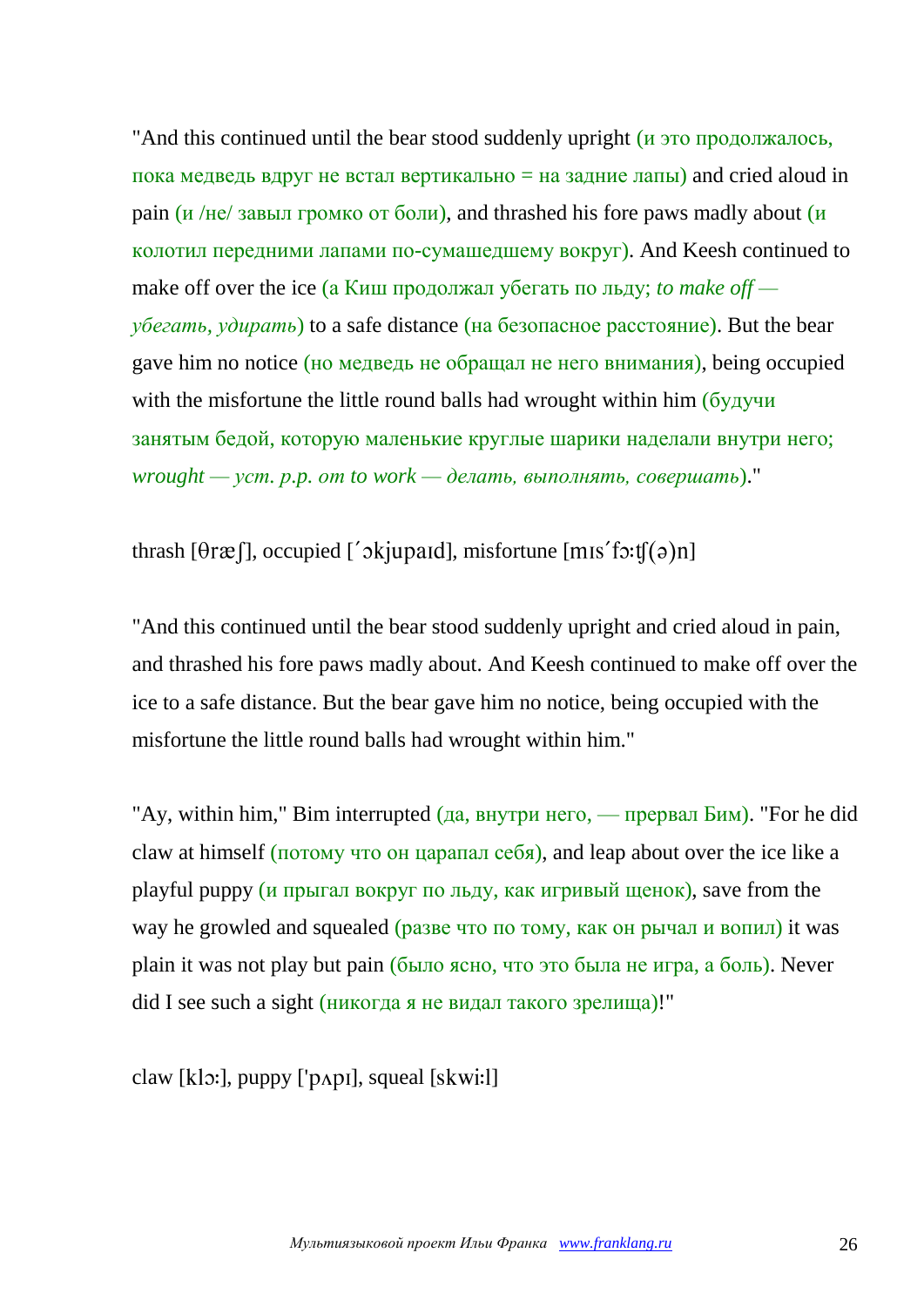"Ay, within him," Bim interrupted. "For he did claw at himself, and leap about over the ice like a playful puppy, save from the way he growled and squealed it was plain it was not play but pain. Never did I see such a sight!"

"Nay, never was such a sight seen," Bawn took up the strain (нет, никогда такого не видел: «не было виденным такое зрелище», — Боун подхватил*; nay отрицательный ответ; to take up — подхватить; strain — натяжение; напев, мелодия*). "And furthermore, it was such a large bear (и, более того, это был такой крупный медведь)."

"Witchcraft," Ugh-Gluk suggested (колдовство, — проговорил Уг-Глук).

sight ['sait], furthermore [, fa:da'mo:], strain [strein]

"Nay, never was such a sight seen," Bawn took up the strain. "And furthermore, it was such a large bear."

"Witchcraft," Ugh-Gluk suggested.

"I know not," Bawn replied (я не знаю, — ответил Боун). "I tell only of what my eyes beheld (я рассказываю только то, что мои глаза видели*; to behold — /книжн./ — видеть, замечать, узреть*). And after a while the bear grew weak and tired (и через некоторое время медведь стал слабым и уставшим; *while промежуток времени*), for he was very heavy (потому что он был очень тяжелым) and he had jumped about with exceeding violence (и он прыгал вокруг с чрезвычайным неистовством; *to exceed — превышать; переступать пределы, границы*), and he went off along the shore-ice (он пошел прочь вдоль берегового льда), shaking his head slowly from side to side (мотая головой медленно из стороны в сторону) and sitting down ever and again to squeal and cry (и садясь опять и опять повизжать и порычать). And Keesh followed after the bear (а Киш последовал за медведем), and we followed after Keesh (а мы последовали за Кишем), and for that day and three days more we followed (и тот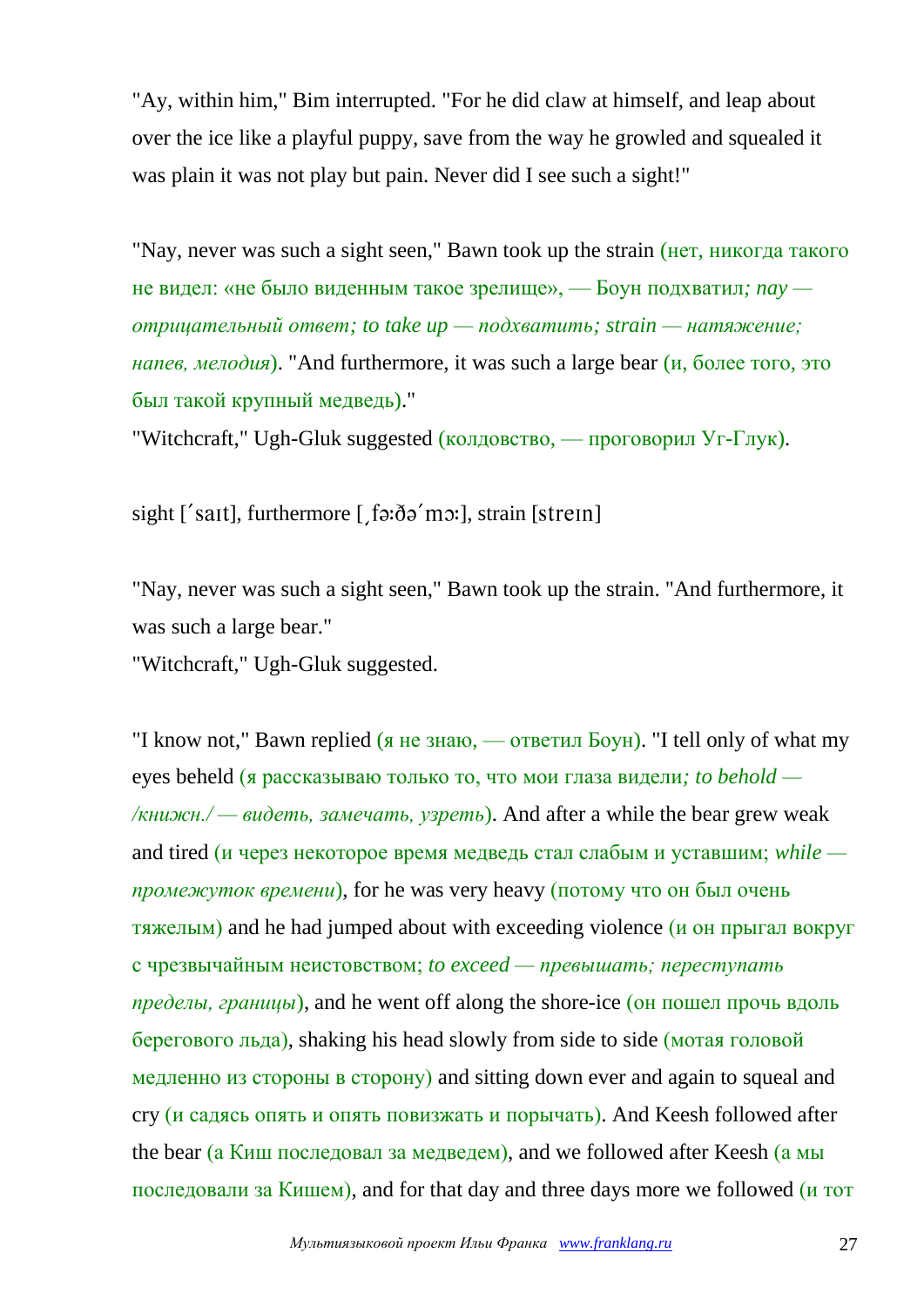день и три дня еще мы шли следом). The bear grew weak (медведь стал слабым; *to grow — расти; становиться*), and never ceased crying from his pain (и никогда = вовсе не прекращал кричать от боли)."

cease [si:s], beheld [bɪ'held], squeal [skwi:l]

"I know not," Bawn replied. "I tell only of what my eyes beheld. And after a while the bear grew weak and tired, for he was very heavy and he had jumped about with exceeding violence, and he went off along the shore-ice, shaking his head slowly from side to side and sitting down ever and again to squeal and cry. And Keesh followed after the bear, and we followed after Keesh, and for that day and three days more we followed. The bear grew weak, and never ceased crying from his pain."

"It was a charm!" Ugh-Gluk exclaimed (это было заклинание/заговор — Уг-Глук воскликнул). "Surely it was a charm (конечно, это было заклинание)!" "It may well be (вполне могло быть)."

And Bim relieved Bawn (и Бим сменил Боуна). "The bear wandered (медведь блуждал), now this way and now that (то в эту сторону, то в ту = в другую), doubling back and forth (мечась то назад, то вперед) and crossing his trail in circles (и пересекая свой след кругами), so that at the end he was near where Keesh had first come upon him (так что в конце он был около /того места/, где Киш первый раз встретил его). By this time he was quite sick, the bear  $(\kappa 3TOMV)$ времени он был совсем больным, этот медведь), and could crawl no farther  $(u)$ не мог более ползти), so Keesh came up close and speared him to death (поэтому Киш подошел близко и проткнул его копьем /до смерти/)."

charm  $[t[\alpha: m]$ , surely  $[$ '  $[u\alpha: b]$ , wander  $[$ ' wond $\alpha$ ], quite  $[kwaIt]$ 

"It was a charm!" Ugh-Gluk exclaimed. "Surely it was a charm!"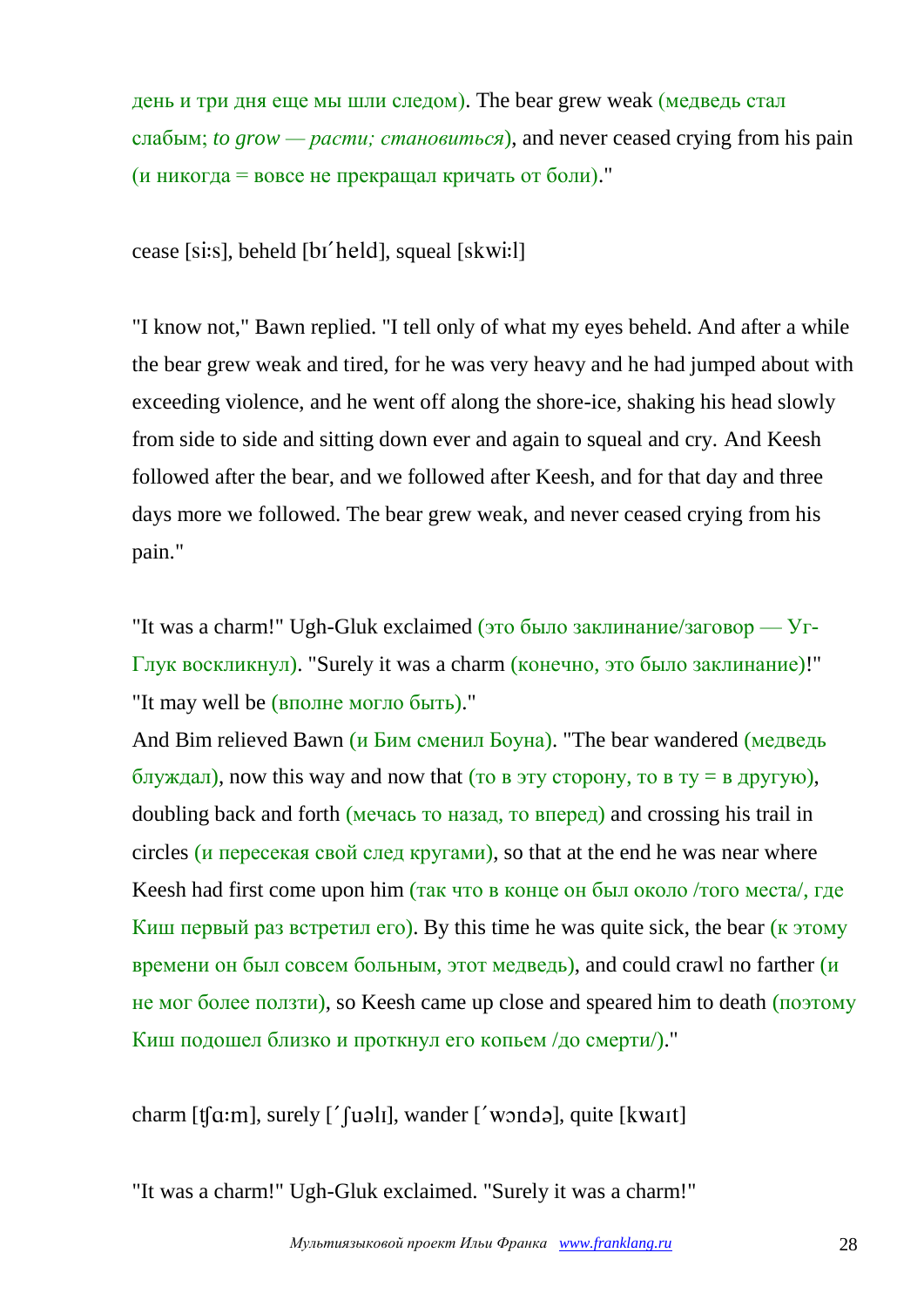"It may well be."

And Bim relieved Bawn. "The bear wandered, now this way and now that, doubling back and forth and crossing his trail in circles, so that at the end he was near where Keesh had first come upon him. By this time he was quite sick, the bear, and could crawl no farther, so Keesh came up close and speared him to death."

"And then?" Klosh-Kwan demanded (а потом? — спросил Клош-Кван).

"Then we left Keesh skinning the bear (потом мы оставили/покинули Киша снимать шкуру с медведя = освежевывать медведя), and came running that the news of the killing might be told  $\mu$  побежали, чтобы эти новости об убийстве могли быть рассказаны)."

And in the afternoon of that day  $(u$  во второй половине того дня) the women hauled in the meat of the bear (женщины притащили мясо/тушу медведя) while the men sat in council assembled (в то время, как мужчины сидели на созванном совете). When Keesh arrived (когда Киш вернулся) a messenger was sent to him ( $\kappa$  нему послали гонца = гонец был послан  $\kappa$  нему; *to send*), bidding him come to the council (приглашая его прийти на совет). But he sent reply (но он послал ответ), saying that he was hungry and tired (говоря, что он был голодный и уставший); also that his *igloo* was large and comfortable and could hold many men (а также, что его иглу — большая и удобная, и могла бы вместить много мужчин/людей).

afternoon  $[a$ : ftə' nu: n], haul [hɔ: l], reply  $[ri'$  plai]

"And then?" Klosh-Kwan demanded.

"Then we left Keesh skinning the bear, and came running that the news of the killing might be told."

And in the afternoon of that day the women hauled in the meat of the bear () while the men sat in council assembled. When Keesh arrived a messenger was sent to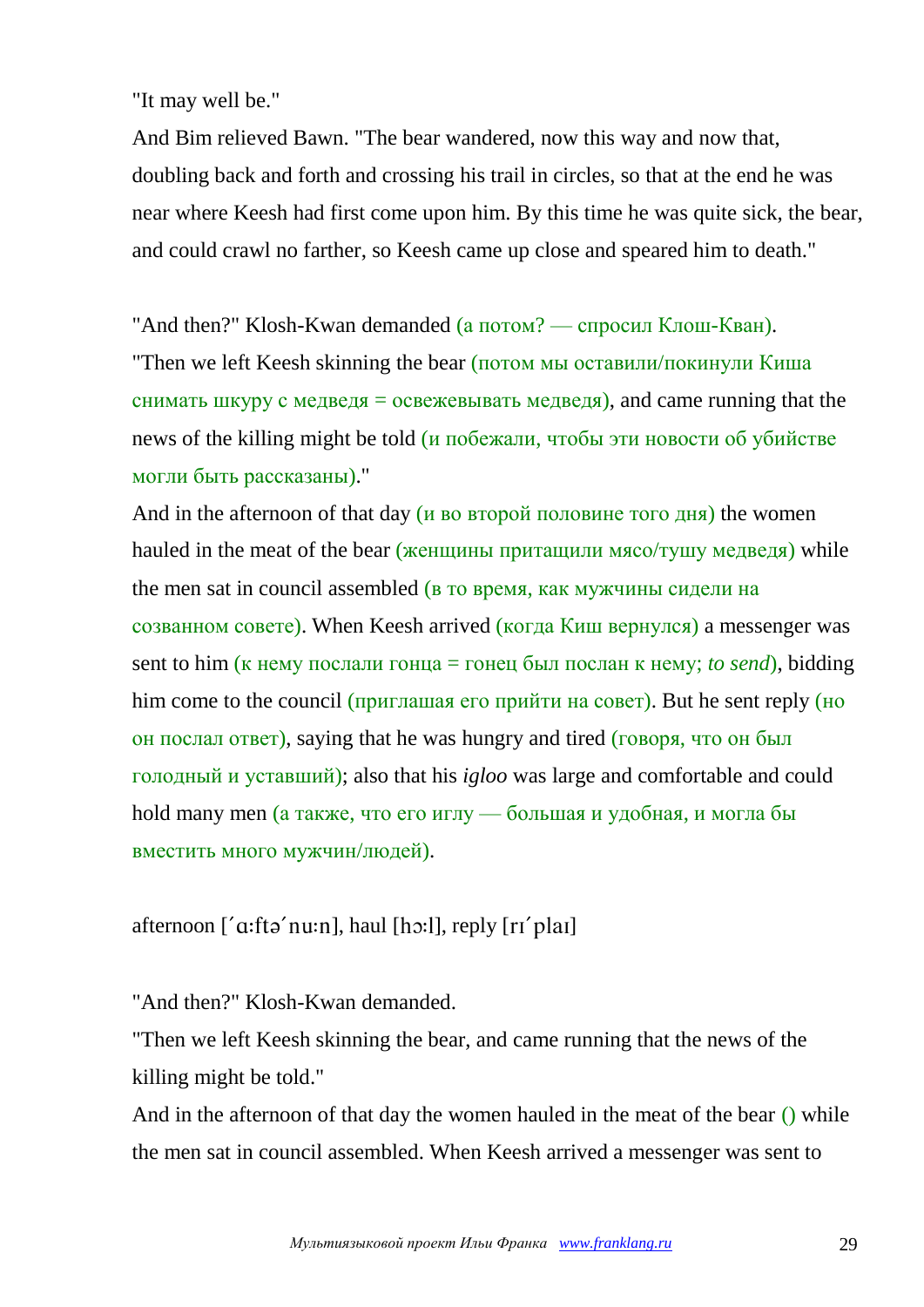him, bidding him come to the council. But he sent reply, saying that he was hungry and tired; also that his *igloo* was large and comfortable and could hold many men.

And curiosity was so strong on the men (*и* любопытство было так сильно у мужчин) that the whole council (что весь совет), Klosh-Kwan to the fore (во главе с Клош-Кваном), rose up and went to the *igloo* of Keesh (поднялся и пошел в иглу Киша; *to rise up*). He was eating (он обедал/кушал), but he received them with respect (но он встретил их с почтением) and seated them according to their rank (*и* усадил их согласно их рангу = по старшинству). Ikeega was proud and embarrassed by turns (Айкига была горда и смущена по  $\alpha$ очереди = то гордилась, то смущалась), but Keesh was quite composed (но Киш был совершенно спокоен).

curiosity [, kjuari'ositi], whole [haul], embarrassed [Im'bærast]

And curiosity was so strong on the men that the whole council, Klosh-Kwan to the fore, rose up and went to the *igloo* of Keesh. He was eating, but he received them with respect and seated them according to their rank. Ikeega was proud and embarrassed by turns, but Keesh was quite composed.

Klosh-Kwan recited the information brought by Bim and Bawn (и Клош-Кван изложил сведения, принесенные Бимом и Боуном), and at its close said in a stern voice (и в завершение этого сказал строгим голосом): "So explanation is wanted, O Keesh (итак, желательно объяснение, о Киш), of thy manner of hunting (твоего способа охоты). Is there witchcraft in it (есть ли в нем колдовство)?"

explanation [  $\epsilon$ ksplə'neɪ $[(\theta)$ n], witchcraft ['wɪtʃkrɑ:ft], voice [vɔɪs]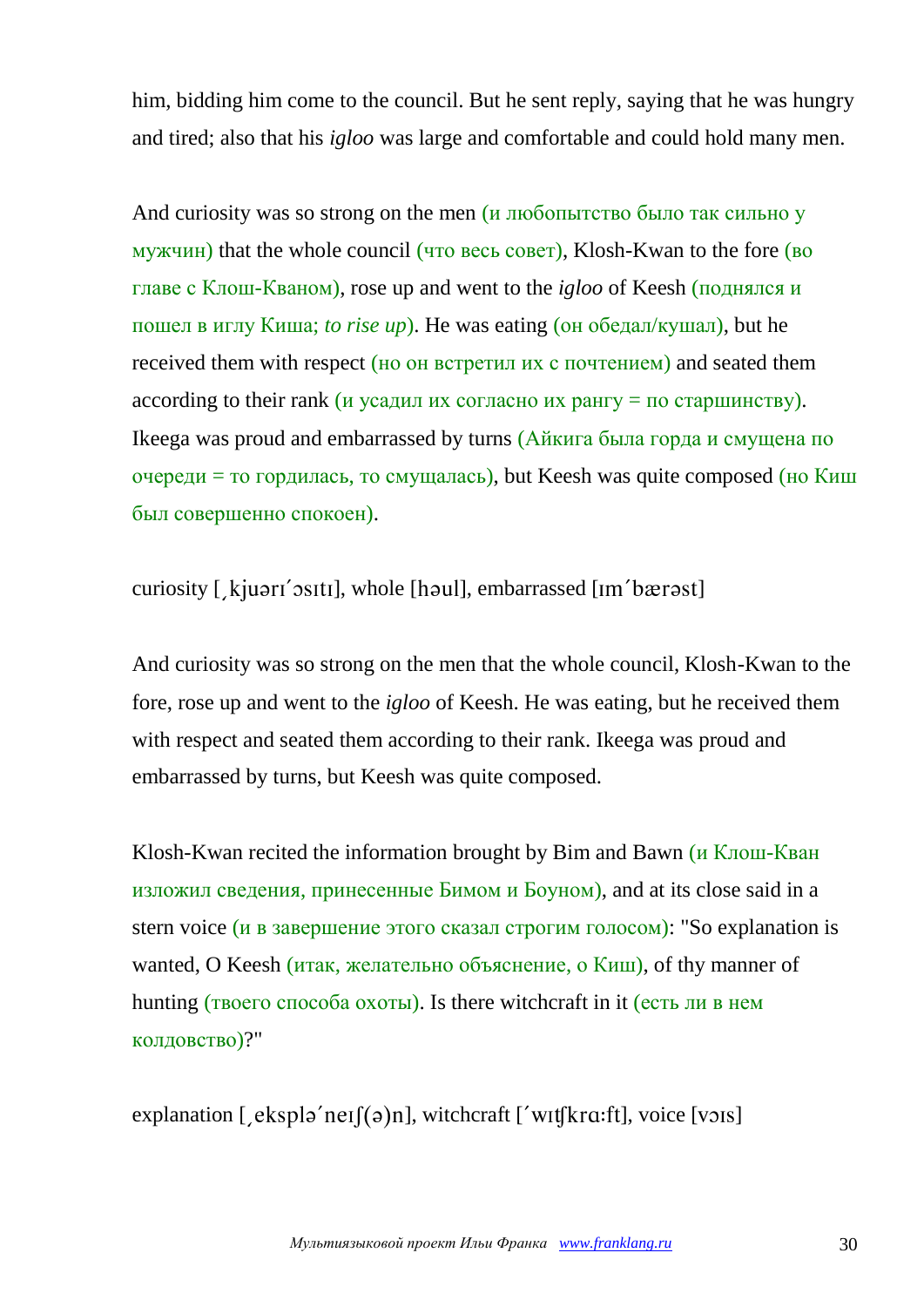Klosh-Kwan recited the information brought by Bim and Bawn, and at its close said in a stern voice: "So explanation is wanted, O Keesh, of thy manner of hunting. Is there witchcraft in it?"

Keesh looked up and smiled (Киш взглянул на него и улыбнулся). "Nay, O Klosh-Kwan. It is not for a boy to know aught of witches (это не для мальчика знать что бы то ни было из колдовства; *witch — ведьма, колдунья*), and of witches I know nothing (и в колдовстве я ничего не знаю/не смыслю). I have but devised a means (я только придумал способ) whereby I may kill the ice-bear with ease, that is all (с помощью которого я могу убить полярного медведя с легкостью, вот и все). It be headcraft, not witchcraft (это смекалка, не колдовство; *craft — ремесло; ловкость, умение*)."

"And may any man (и каждый может)?"

"Any man."

There was a long silence (наступило долгое молчание). The men looked in one another's faces (мужчины глядели на /лица/ друг друга), and Keesh went on eating (а Киш продолжал есть).

aught  $[x:1]$ , whereby [weə'bai], ice [ais]

Keesh looked up and smiled. "Nay, O Klosh-Kwan. It is not for a boy to know aught of witches, and of witches I know nothing. I have but devised a means whereby I may kill the ice-bear with ease, that is all. It be headcraft, not witchcraft."

```
"And may any man?"
```
"Any man."

There was a long silence. The men looked in one another's faces, and Keesh went on eating.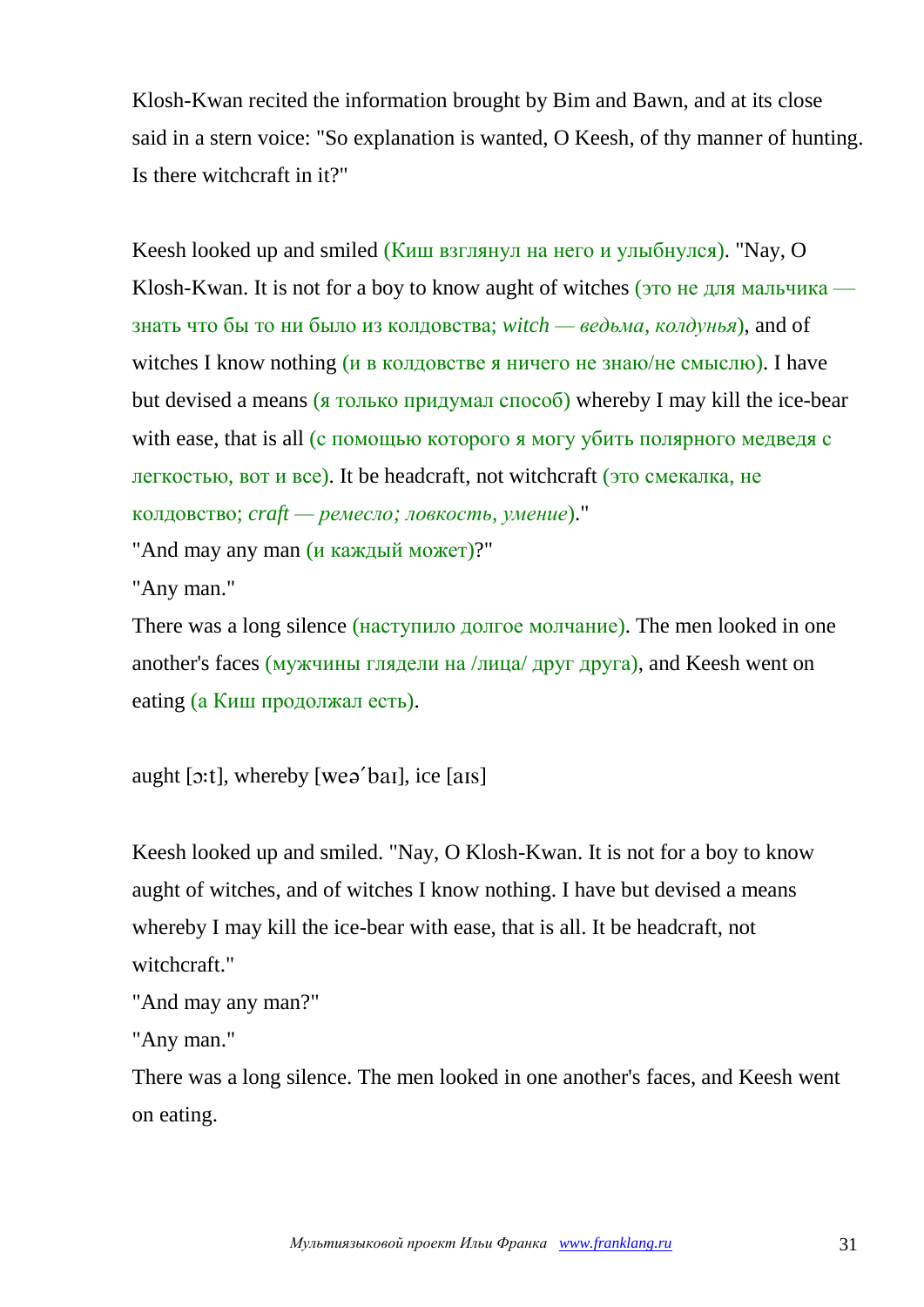"And ... and ... and wilt thou tell us, O Keesh (и ты расскажешь нам, о Киш)?" Klosh-Kwan finally asked in a tremulous voice (Клош-Кван наконец спросил дрожащим голосом).

"Yea, I will tell thee (да, я расскажу тебе)." Keesh finished sucking a marrowbone (Киш закончил высасывание мозговой кости) and rose to his feet (и поднялся на ноги). "It is quite simple (это довольно просто). Behold (смотри)!"

tremulous ['tremjulas], behold [bɪ'hauld], marrow ['mærau]

"And ... and ... and wilt thou tell us, O Keesh?" Klosh-Kwan finally asked in a tremulous voice.

"Yea, I will tell thee." Keesh finished sucking a marrow-bone and rose to his feet. "It is quite simple. Behold!"

He picked up a thin strip of whalebone (он поднял тонкую полоску китового уса) and showed it to them (и показал ее всем). The ends were sharp as needle-points (концы были острыми, как иглы). The strip he coiled carefully (эту полоску он скатал осторожно), till it disappeared in his hand (пока она не исчезла в его руке). Then, suddenly releasing it (затем внезапно освободил ее), it sprang straight again (она сразу распрямилась). He picked up a piece of blubber (он подобрал кусок тюленьего жира).

whalebone ['weilbaun], carefully ['keafli], releasing [ri'li:sin], straight [streit]

He picked up a thin strip of whalebone and showed it to them. The ends were sharp as needle-points. The strip he coiled carefully, till it disappeared in his hand. Then, suddenly releasing it, it sprang straight again. He picked up a piece of blubber.

"So," he said, "one takes a small chunk of blubber (вот так, — он сказал, нужно взять маленький кусочек тюленьего жира), thus, and thus makes it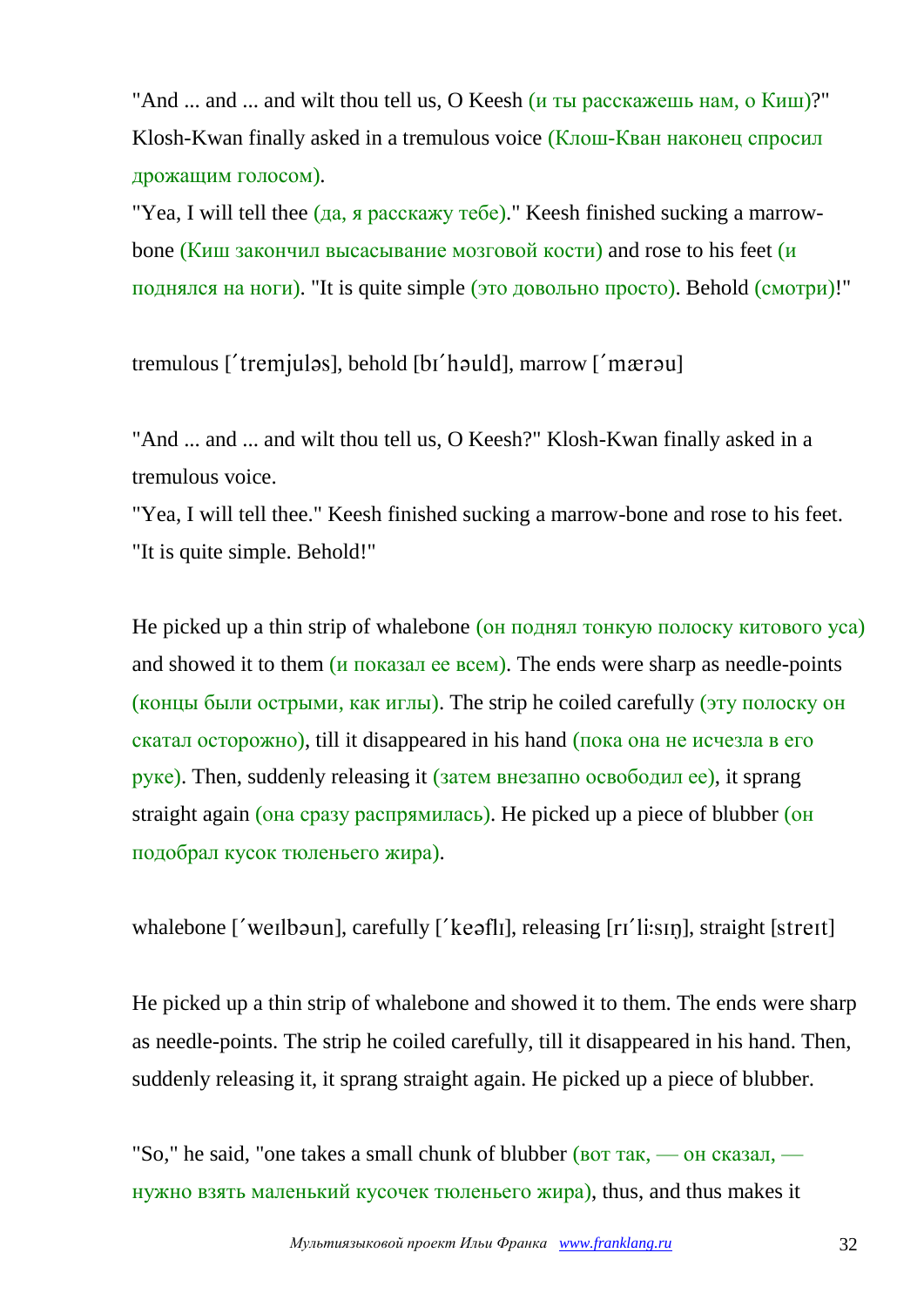hollow (так и так делается в нем ямка; *hollow — полый*). Then into the hollow goes the whalebone (потом в эту ямку кладется китовый ус), so, tightly coiled (вот так, хорошенько свернутый), and another piece of blubber is fitted over the whalebone (и другой кусочек жира пристраивается сверху на этот китовый ус). After that it is put outside (после этого он выставляется наружу /на мороз/) where it freezes into a little round ball (где он замерзает в маленький круглый шарик). The bear swallows the little round ball (медведь глотает этот маленький круглый шарик), the blubber melts (жир плавится), the whalebone with its sharp ends stands out straight (китовый ус с его острыми концами распрямляется: «становится наружу прямо»), the bear gets sick (медведь становится больным), and when the bear is very sick (и когда медведь очень болен), why, you kill him with a spear (почему бы тебе и не убить его копьем). It is quite simple."

chunk  $[t\Lambda\eta k]$ , hollow  $[$ ' holau], spear  $[$ ' sp $]$ 

"So," he said, "one takes a small chunk of blubber, thus, and thus makes it hollow. Then into the hollow goes the whalebone, so, tightly coiled, and another piece of blubber is fitted over the whalebone. After that it is put outside where it freezes into a little round ball. The bear swallows the little round ball, the blubber melts, the whalebone with its sharp ends stands out straight, the bear gets sick, and when the bear is very sick, why, you kill him with a spear. It is quite simple."

And Ugh-Gluk said "Oh!" and Klosh-Kwan said "Ah!" And each said something after his own manner, and all understood (и каждый сказал что-то по-своему, и все поняли; *to understand*).

And this is the story of Keesh (и это сказание о Кише), who lived long ago on the rim of the polar sea (который жил давно на краю полярного моря). Because he exercised headcraft (*и* потому, что он применял смекалку) and not witchcraft (a не колдовство), he rose from the meanest *igloo* to be head man of his village (он поднялся из самой жалкой иглу до вождя своей деревни), and through all the